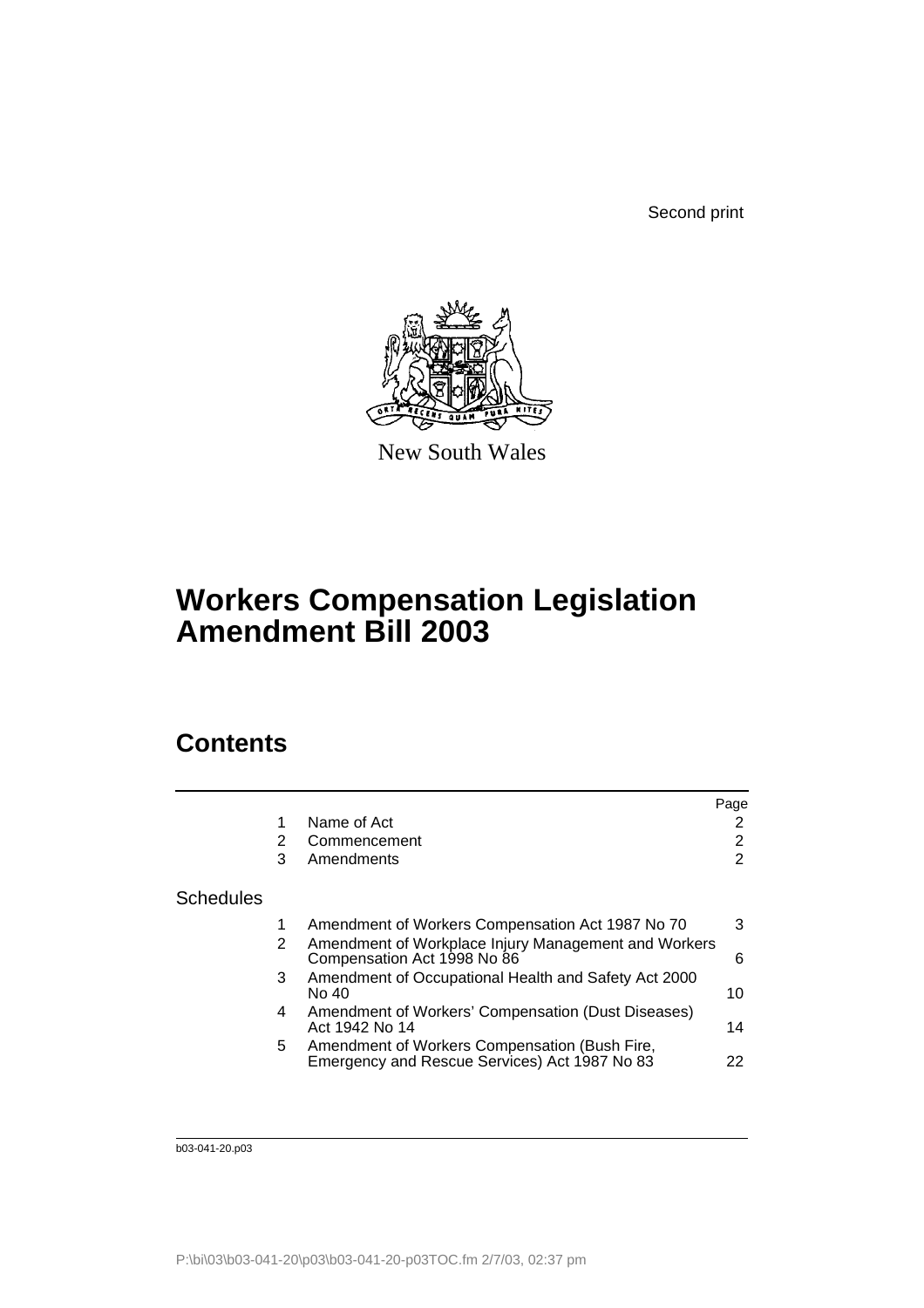**Contents** 

|   |                                                                            | Page |
|---|----------------------------------------------------------------------------|------|
| 6 | Amendment of Workers' Compensation (Dust Diseases)<br>Regulation 1998      | 23   |
|   | Amendment of Workers Compensation Legislation<br>Amendment Act 2002 No 124 | 24   |

Contents page 2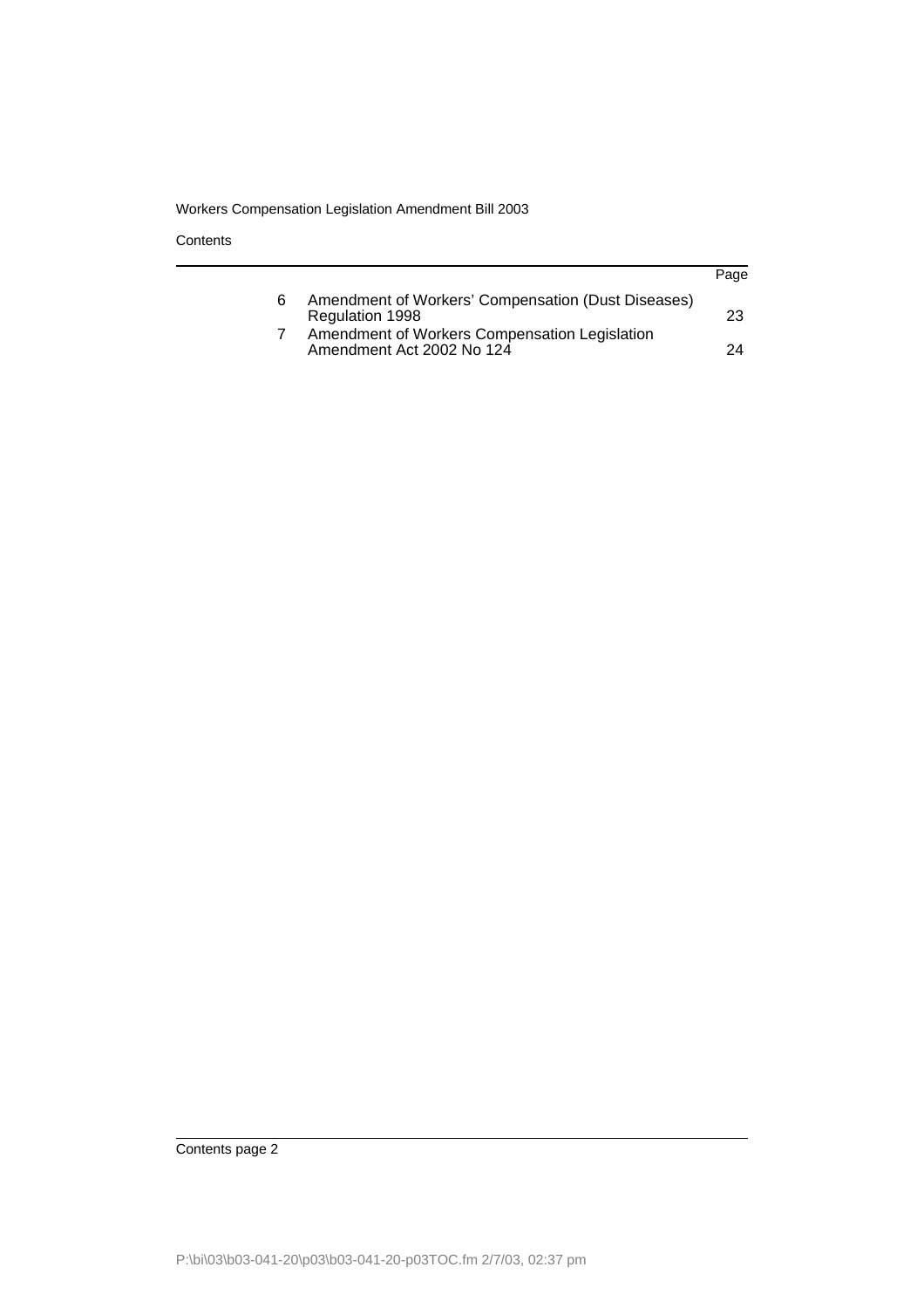*This PUBLIC BILL, originated in the LEGISLATIVE COUNCIL and, having this day passed, is now ready for presentation to the LEGISLATIVE ASSEMBLY for its concurrence.*

*Legislative Council*

*Clerk of the Parliaments.*



New South Wales

# **Workers Compensation Legislation Amendment Bill 2003**

Act No , 2003

An Act to amend the *Workers Compensation Act 1987*, the *Workplace Injury Management and Workers Compensation Act 1998* and certain other Acts to make further provision with respect to commencement of proceedings, dust diseases and injury notification; and for other purposes.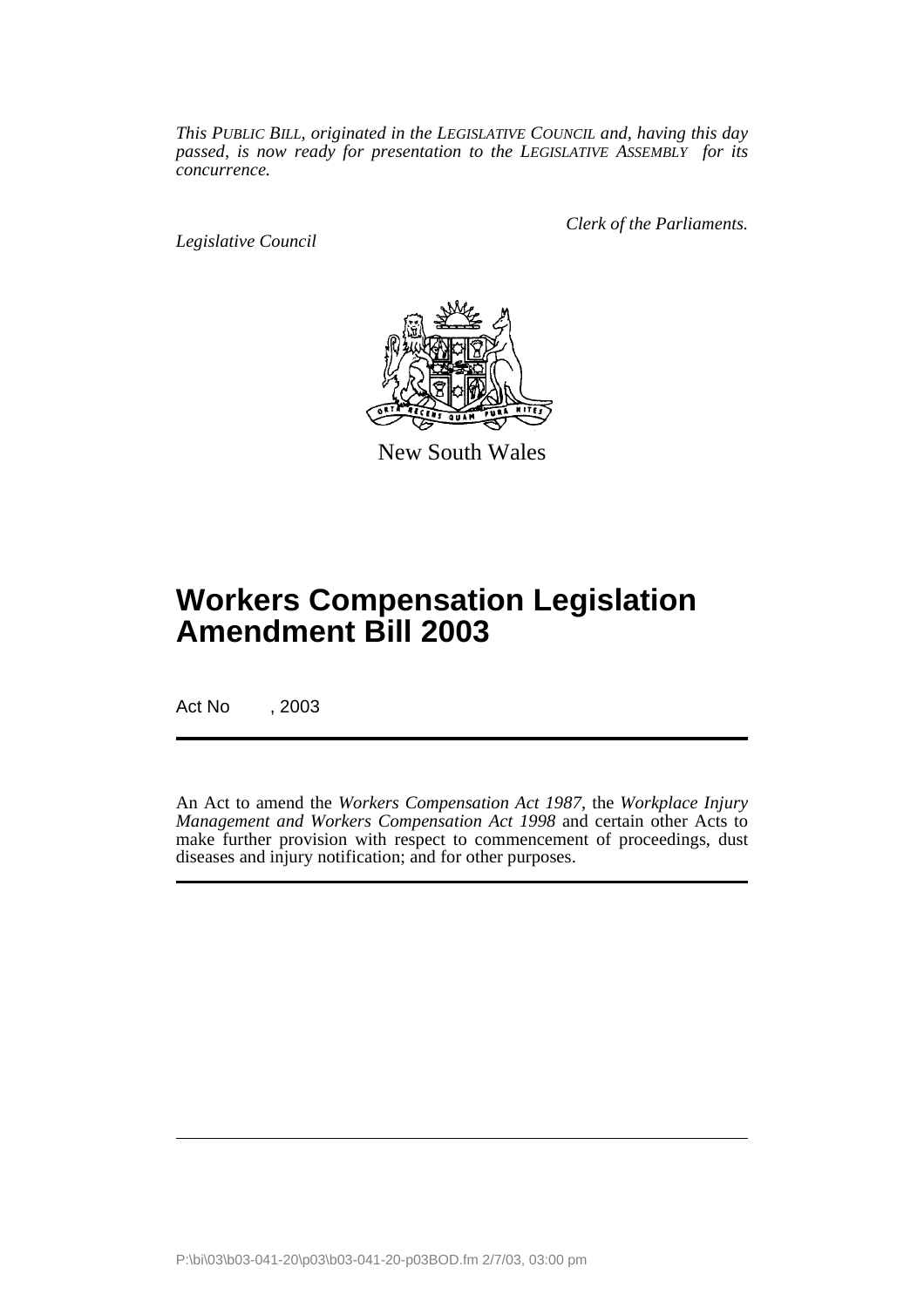<span id="page-3-2"></span><span id="page-3-1"></span><span id="page-3-0"></span>

| The Legislature of New South Wales enacts: |     |                                                                                                                       |                     |  |  |  |
|--------------------------------------------|-----|-----------------------------------------------------------------------------------------------------------------------|---------------------|--|--|--|
| 1                                          |     | Name of Act                                                                                                           | $\overline{2}$      |  |  |  |
|                                            |     | This Act is the Workers Compensation Legislation Amendment<br>Act 2003.                                               | 3<br>4              |  |  |  |
| $\mathbf{2}$                               |     | <b>Commencement</b>                                                                                                   | 5                   |  |  |  |
|                                            | (1) | This Act commences on a day or days to be appointed by<br>proclamation.                                               | 6<br>$\overline{7}$ |  |  |  |
|                                            | (2) | A proclamation under this section may appoint a particular time on<br>a day as the time for commencement on that day. | 8<br>9              |  |  |  |
| 3                                          |     | <b>Amendments</b>                                                                                                     | 10                  |  |  |  |
|                                            |     | The Acts and Regulation specified in the Schedules to this Act are<br>amended as set out in those Schedules.          | 11<br>12            |  |  |  |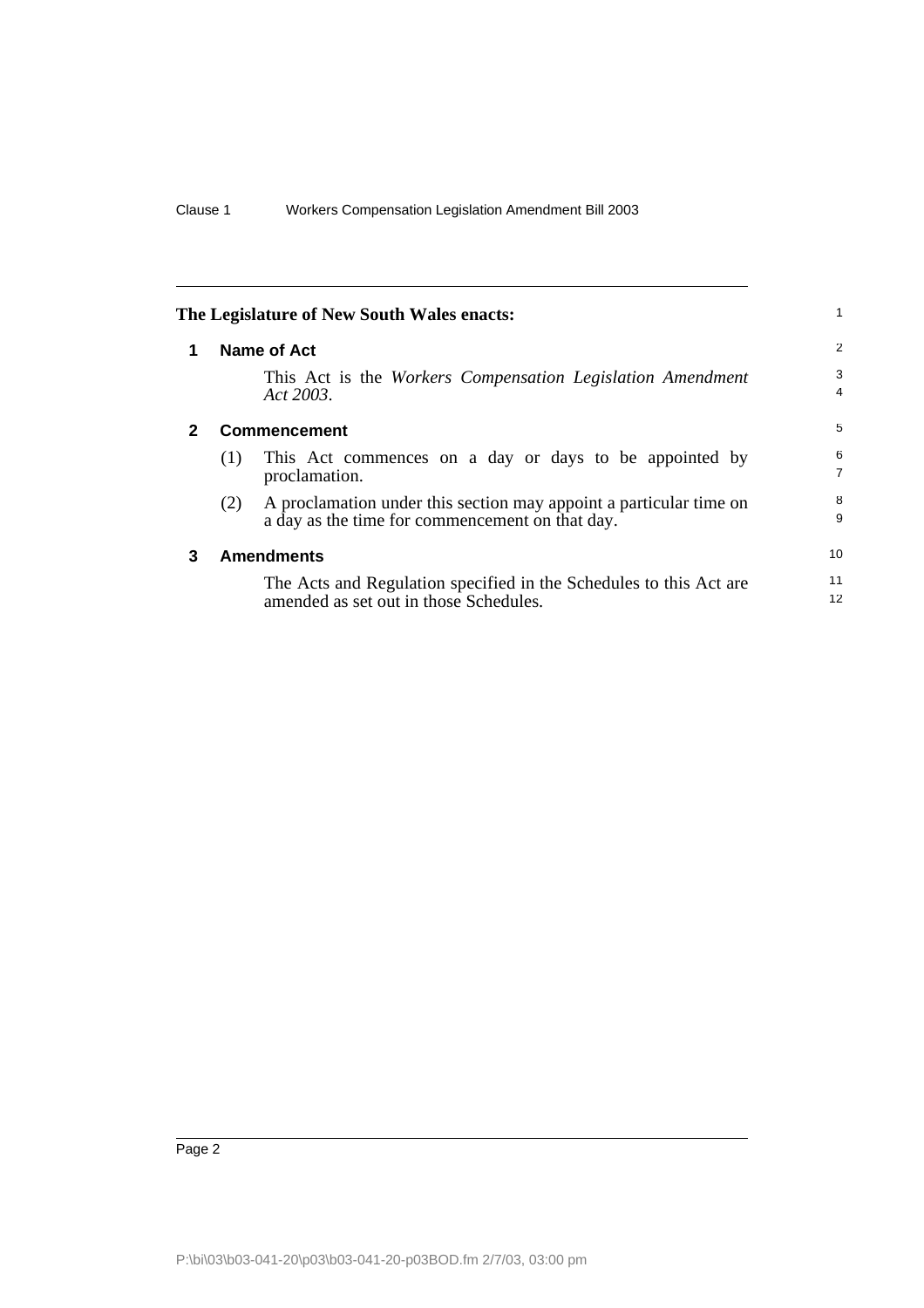Amendment of Workers Compensation Act 1987 No 70 Schedule 1

1 2

## **Schedule 1 Amendment of Workers Compensation Act 1987 No 70**

<span id="page-4-0"></span>

|       |                              | (Section 3)                                                                                                                                                                                                                                                                                                                                                                                                                                                                                                                                                                                                                                                                                                                                                            | 3                                                                   |
|-------|------------------------------|------------------------------------------------------------------------------------------------------------------------------------------------------------------------------------------------------------------------------------------------------------------------------------------------------------------------------------------------------------------------------------------------------------------------------------------------------------------------------------------------------------------------------------------------------------------------------------------------------------------------------------------------------------------------------------------------------------------------------------------------------------------------|---------------------------------------------------------------------|
| $[1]$ | <b>Section 87I Payment</b>   |                                                                                                                                                                                                                                                                                                                                                                                                                                                                                                                                                                                                                                                                                                                                                                        | 4                                                                   |
|       | Omit section 87I (2).        |                                                                                                                                                                                                                                                                                                                                                                                                                                                                                                                                                                                                                                                                                                                                                                        | 5                                                                   |
| [2]   | in certain cases             | Section 151DA Time not to run for commencement of proceedings                                                                                                                                                                                                                                                                                                                                                                                                                                                                                                                                                                                                                                                                                                          | 6<br>$\overline{7}$                                                 |
|       |                              | Insert before section $151DA(1)(a)$ :                                                                                                                                                                                                                                                                                                                                                                                                                                                                                                                                                                                                                                                                                                                                  | 8                                                                   |
|       | (a1)                         | while the determination of the claim concerned is<br>delayed as permitted by section 281 of the 1998 Act,<br>but not including delay beyond 2 months after the<br>claimant has provided all relevant particulars about the<br>claim as required by section 281 $(2)$ (b) of that Act, or<br>Note. Delay in determining a claim beyond 2 months is only<br>permitted on the basis that degree of permanent impairment is<br>not fully ascertainable and the insurer has notified the claimant of<br>this. In such a case, paragraph (a) of this subsection can apply (if<br>a dispute about whether degree of permanent impairment is fully<br>ascertainable is the subject of medical assessment) to further<br>prevent time running for the purposes of section 151D. | 9<br>10<br>11<br>12<br>13<br>14<br>15<br>16<br>17<br>18<br>19<br>20 |
| [3]   | Section 151DA (1) (a)        |                                                                                                                                                                                                                                                                                                                                                                                                                                                                                                                                                                                                                                                                                                                                                                        | 21                                                                  |
|       |                              | Omit the paragraph. Insert instead:                                                                                                                                                                                                                                                                                                                                                                                                                                                                                                                                                                                                                                                                                                                                    | 22                                                                  |
|       | (a)                          | while a medical dispute as to whether the degree of<br>permanent impairment of the injured worker is at least<br>15%, or whether the degree of permanent impairment<br>of the injured worker is fully ascertainable, is the<br>subject of a referral for determination by the<br>Commission or a referral for assessment under Part 7 of<br>Chapter 7 of the 1998 Act (including any further<br>assessment under section 329 of that Act), or                                                                                                                                                                                                                                                                                                                          | 23<br>24<br>25<br>26<br>27<br>28<br>29<br>30                        |
| [4]   | Section 151DA (1) (a2), (a3) |                                                                                                                                                                                                                                                                                                                                                                                                                                                                                                                                                                                                                                                                                                                                                                        | 31                                                                  |
|       |                              | Insert after section $151DA(1)(a)$ :                                                                                                                                                                                                                                                                                                                                                                                                                                                                                                                                                                                                                                                                                                                                   | 32                                                                  |
|       | (a2)                         | during the period of 1 month after an offer of settlement<br>is made to the claimant pursuant to the determination of<br>the claim as and when required by the 1998 Act, or                                                                                                                                                                                                                                                                                                                                                                                                                                                                                                                                                                                            | 33<br>34<br>35                                                      |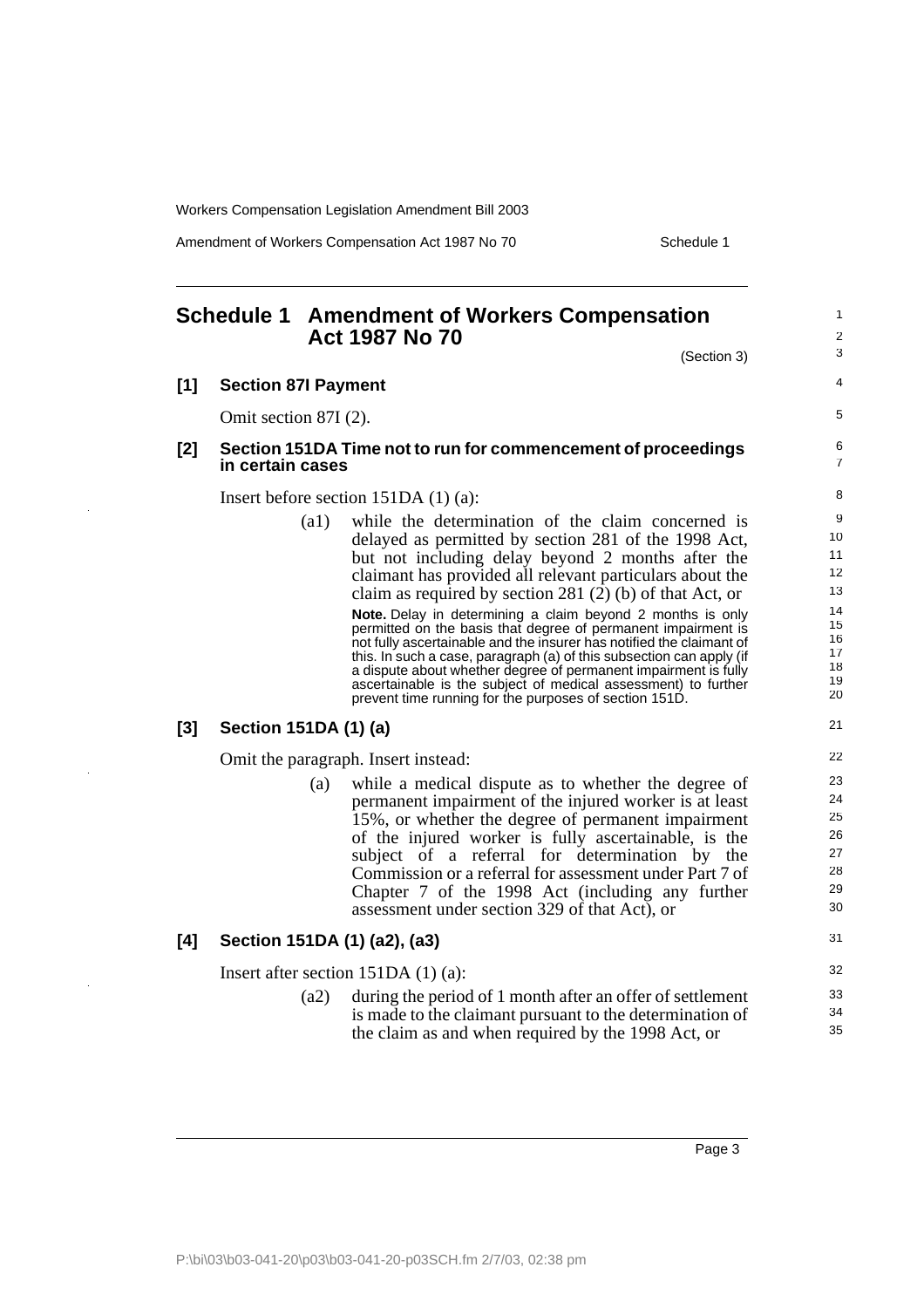|       |                     | (a3)              | while an assessment under Part 7 of Chapter 7 of the<br>1998 Act in respect of a medical dispute referred to in<br>paragraph (a) is the subject of a pending appeal under | $\mathbf{1}$<br>2<br>$\mathbf{3}$ |
|-------|---------------------|-------------------|---------------------------------------------------------------------------------------------------------------------------------------------------------------------------|-----------------------------------|
|       |                     |                   | section 327 of the 1998 Act, or                                                                                                                                           | $\overline{4}$                    |
| [5]   | Section 151DA (6)   |                   |                                                                                                                                                                           | 5                                 |
|       |                     |                   | Insert after section 151DA (5):                                                                                                                                           | 6                                 |
|       | (6)                 |                   | The President may delegate to a Deputy President any                                                                                                                      | $\overline{7}$                    |
|       |                     |                   | function of the President under this section (except this power                                                                                                           | 8                                 |
|       |                     |                   | of delegation), but only if the President is satisfied that the                                                                                                           | 9<br>10                           |
|       |                     |                   | delegation is necessary to avoid a conflict of interest or the<br>appearance of bias.                                                                                     | 11                                |
| [6]   |                     |                   | Section 208AA Contributions by employers exiting the managed                                                                                                              | 12                                |
|       | fund scheme         |                   |                                                                                                                                                                           | 13                                |
|       |                     |                   | Omit section 208AA (6) (d). Insert instead:                                                                                                                               | 14                                |
|       |                     | (d)               | a licensed insurer must pay to the responsible insurer                                                                                                                    | 15                                |
|       |                     |                   | such amount as the Authority determines to be fair and                                                                                                                    | 16<br>17                          |
|       |                     |                   | reasonable.                                                                                                                                                               |                                   |
| $[7]$ |                     |                   | Schedule 6 Savings transitional and other provisions, Part 18F                                                                                                            | 18                                |
|       | Insert as Part 18F: |                   |                                                                                                                                                                           | 19                                |
|       | Part 18F            |                   | Provisions consequent on enactment of                                                                                                                                     | 20                                |
|       |                     |                   | 2003 amending Act                                                                                                                                                         | 21                                |
|       | 1                   | <b>Definition</b> |                                                                                                                                                                           | 22                                |
|       |                     |                   | In this Part:                                                                                                                                                             | 23                                |
|       |                     |                   | 2003 amending Act means the Workers Compensation<br>Legislation Amendment Act 2003.                                                                                       | 24<br>25                          |
|       | $\mathbf{2}$        |                   | <b>Requirement to produce records</b>                                                                                                                                     | 26                                |
|       |                     |                   | A requirement imposed under section 238 (2) (h) of the 1998                                                                                                               | 27                                |
|       |                     |                   | Act before the repeal of that paragraph by the 2003 amending                                                                                                              | 28                                |
|       |                     | repealed.         | Act continues to have effect as if that paragraph had not been                                                                                                            | 29<br>30                          |

 $\overline{\phantom{a}}$ 

 $\ddot{\phantom{1}}$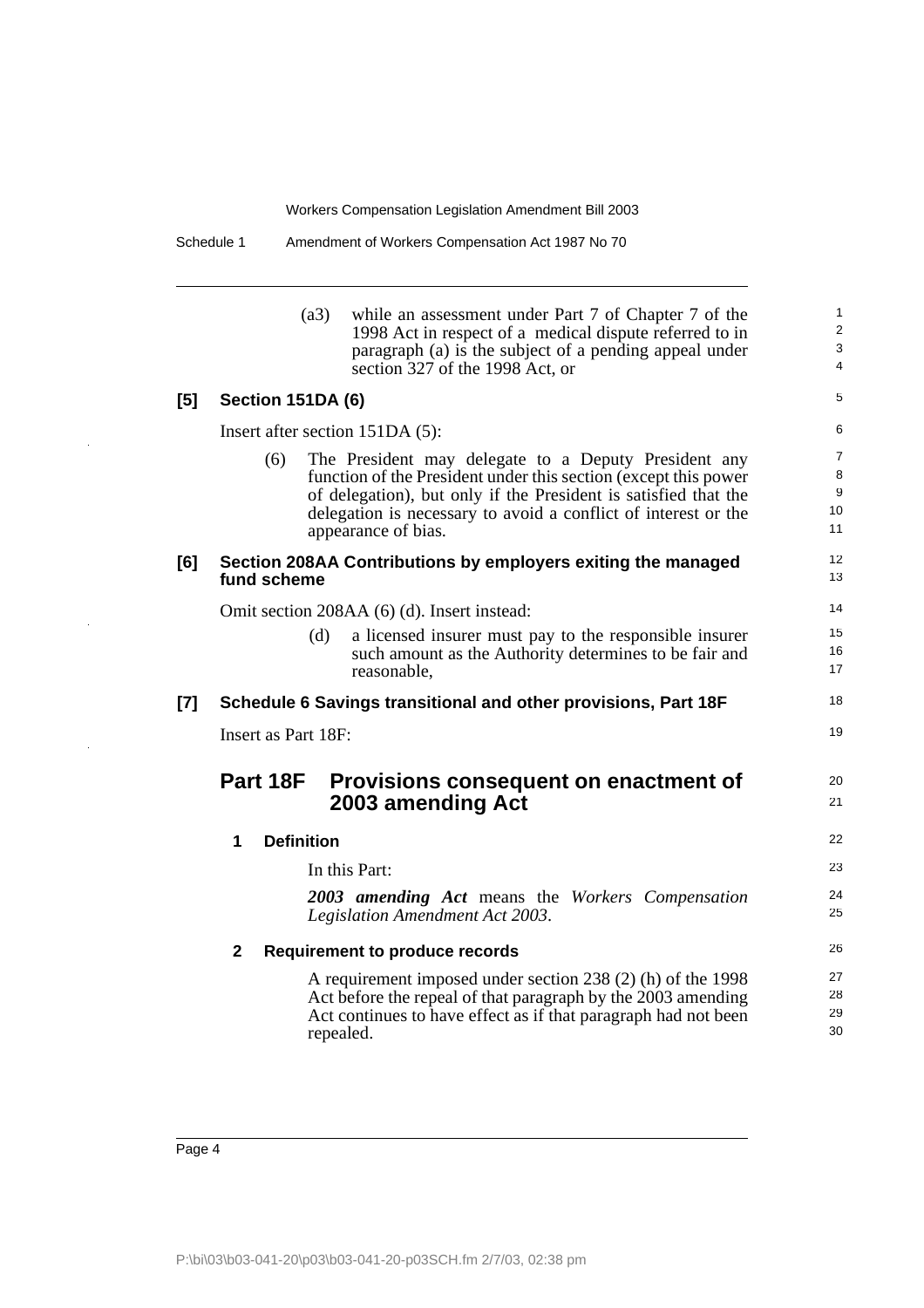Amendment of Workers Compensation Act 1987 No 70 Schedule 1

|     | 3 | Reinstatement of costs provision in regulations                             | 1              |
|-----|---|-----------------------------------------------------------------------------|----------------|
|     |   | The amendments made to the Workers Compensation                             | $\overline{2}$ |
|     |   | (General) Regulation 1995 by the Workers Compensation                       | 3              |
|     |   | (General) Further Amendment (Costs in Compensation                          | 4              |
|     |   | <i>Matters</i> ) <i>Regulation 2003</i> are taken to have had effect on and | 5              |
|     |   | from 28 February 2003.                                                      | 6              |
|     | 4 | <b>General operation of amendments</b>                                      | $\overline{7}$ |
|     |   | Except as provided by this Part or the regulations, an                      | 8              |
|     |   | amendment made to this Act or the 1998 Act by the 2003                      | 9              |
|     |   | amending Act does not apply in respect of:                                  | 10             |
|     |   | proceedings commenced in the Commission before the<br>(a)                   | 11             |
|     |   | commencement of the amendment, or                                           | 12             |
|     |   | a claim for compensation made before<br>the<br>(b)                          | 13             |
|     |   | commencement of the amendment, or                                           | 14             |
|     |   | an injury received before the commencement of the<br>(c)                    | 15             |
|     |   | amendment.                                                                  | 16             |
| [8] |   | Schedule 6, Part 20                                                         | 17             |
|     |   | Insert at the end of clause $1(1)$ :                                        | 18             |
|     |   | Workers Compensation Legislation Amendment Act 2003                         | 19             |
|     |   |                                                                             |                |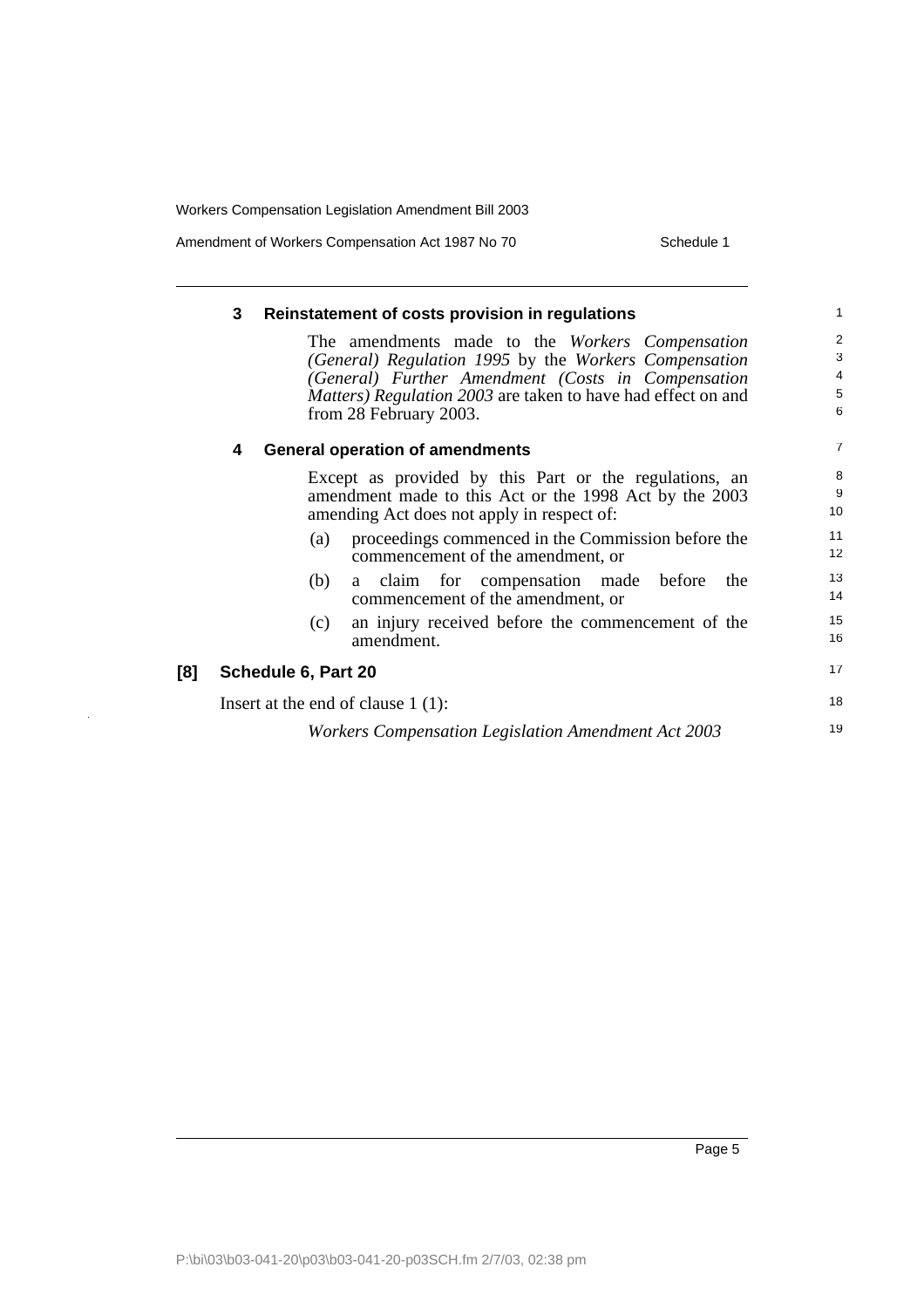Schedule 2 Amendment of Workplace Injury Management and Workers Compensation Act 1998 No 86

<span id="page-7-0"></span>

|       |                                 |     | <b>Schedule 2 Amendment of Workplace Injury</b><br><b>Management and Workers Compensation</b><br><b>Act 1998 No 86</b>                                                                                                                                                                               | $\mathbf{1}$<br>2<br>3<br>4                         |
|-------|---------------------------------|-----|------------------------------------------------------------------------------------------------------------------------------------------------------------------------------------------------------------------------------------------------------------------------------------------------------|-----------------------------------------------------|
|       |                                 |     | (Section 3)                                                                                                                                                                                                                                                                                          | 5                                                   |
| [1]   |                                 |     | Section 44 Early notification of workplace injury                                                                                                                                                                                                                                                    |                                                     |
|       | Insert after section 44 $(4)$ : |     |                                                                                                                                                                                                                                                                                                      | 6                                                   |
|       | (5)                             |     | The regulations under section 160 of the 1987 Act may make<br>provision for the prescribed excess amount applicable to an<br>employer under that section to vary according to the time<br>within which the employer notifies the insurer concerned that<br>a worker has received a workplace injury. | $\overline{7}$<br>8<br>$\boldsymbol{9}$<br>10<br>11 |
| [2]   |                                 |     | <b>Section 142 Regulation of advertising</b>                                                                                                                                                                                                                                                         | $12 \overline{ }$                                   |
|       | $142(1)$ .                      |     | Insert "or claims for work injury damages" after "this Act" in section                                                                                                                                                                                                                               | 13<br>14                                            |
| $[3]$ | <b>Authority</b>                |     | Section 238 Powers of entry and inspection by officers of                                                                                                                                                                                                                                            | 15<br>16                                            |
|       | Omit section $238(2)$ (h).      |     |                                                                                                                                                                                                                                                                                                      | 17                                                  |
| [4]   | evidence                        |     | Section 238AA Power to obtain information, documents and                                                                                                                                                                                                                                             | 18<br>19                                            |
|       | 238AA (1).                      |     | Insert "or the regulations under those Acts" after "1987 Act" in section                                                                                                                                                                                                                             | 20<br>21                                            |
| [5]   | Section 238AA (8)               |     |                                                                                                                                                                                                                                                                                                      | 22                                                  |
|       |                                 |     | Insert after section 238AA (7):                                                                                                                                                                                                                                                                      | 23                                                  |
|       | (8)                             |     | A person must not:                                                                                                                                                                                                                                                                                   | 24                                                  |
|       |                                 | (a) | without reasonable excuse, refuse or fail to comply with<br>a requirement under this section, or                                                                                                                                                                                                     | 25<br>26                                            |
|       |                                 | (b) | in purported compliance with a requirement under this<br>section, give information or evidence or produce a<br>document knowing it to be false or misleading in a<br>material particular.                                                                                                            | 27<br>28<br>29<br>30                                |
|       |                                 |     | $M$ avimum nenalty: $100$ nenalty unite                                                                                                                                                                                                                                                              | 31                                                  |

Maximum penalty: 100 penalty units.

l.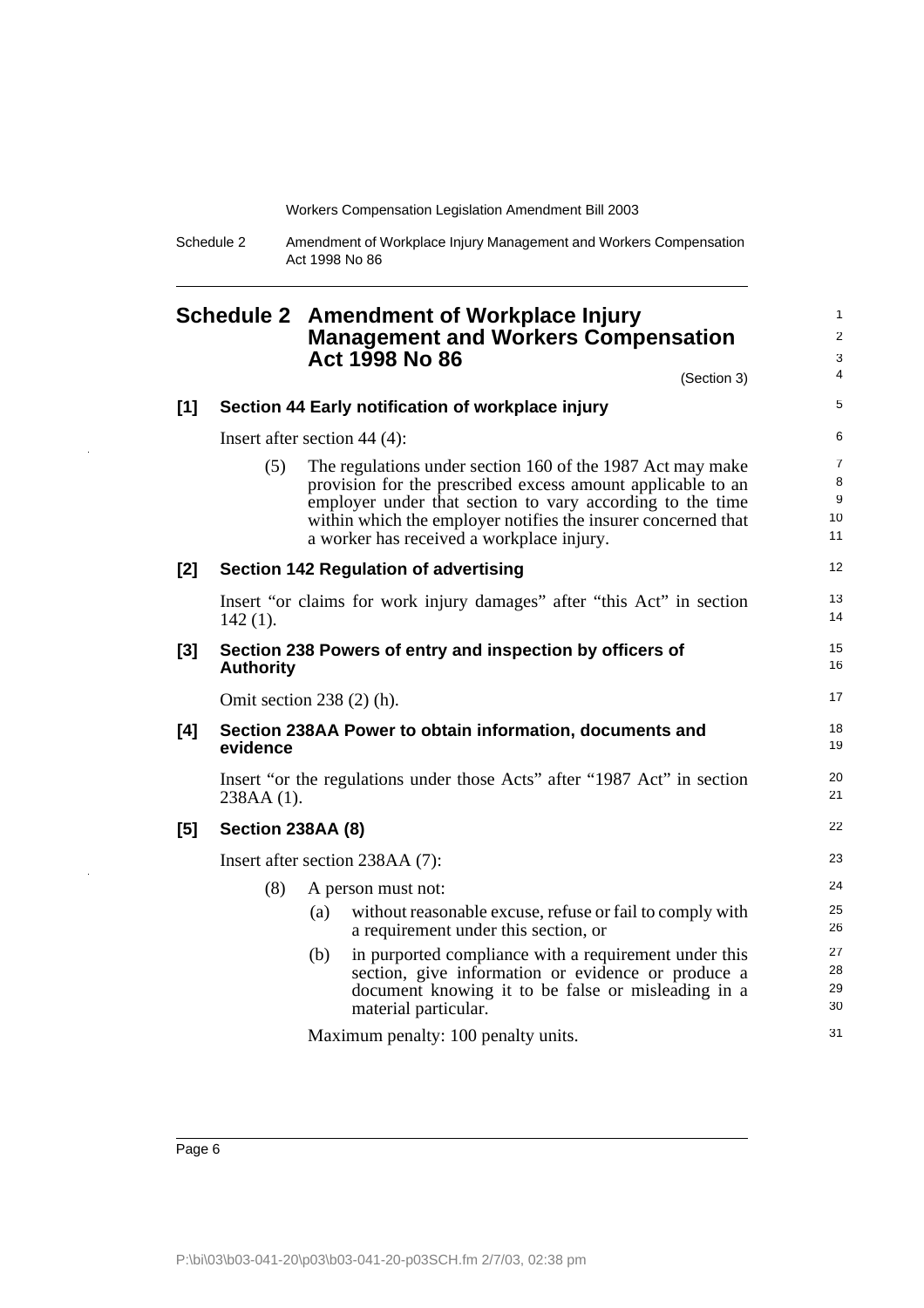Amendment of Workplace Injury Management and Workers Compensation Act 1998 No 86 Schedule 2

| [6] |      | <b>Section 238B</b> |                                                                                                                                                                                                                                                                                            |                                                                                                                                                                                                                                                                                                                                                   | 1                                |  |  |
|-----|------|---------------------|--------------------------------------------------------------------------------------------------------------------------------------------------------------------------------------------------------------------------------------------------------------------------------------------|---------------------------------------------------------------------------------------------------------------------------------------------------------------------------------------------------------------------------------------------------------------------------------------------------------------------------------------------------|----------------------------------|--|--|
|     |      |                     |                                                                                                                                                                                                                                                                                            | Omit the section. Insert instead:                                                                                                                                                                                                                                                                                                                 | 2                                |  |  |
|     | 238B |                     |                                                                                                                                                                                                                                                                                            | <b>Protection from incrimination</b>                                                                                                                                                                                                                                                                                                              | 3                                |  |  |
|     |      | (1)                 |                                                                                                                                                                                                                                                                                            | Self-incrimination not an excuse                                                                                                                                                                                                                                                                                                                  | 4                                |  |  |
|     |      |                     |                                                                                                                                                                                                                                                                                            | A person is not excused from a requirement under section 238<br>or 238AA to produce a document, record or statement, to give<br>information or evidence or to answer a question on the ground<br>that the document, record, statement, information, evidence<br>or answer might incriminate the person or make the person<br>liable to a penalty. | 5<br>6<br>7<br>$\bf8$<br>9<br>10 |  |  |
|     |      | (2)                 |                                                                                                                                                                                                                                                                                            | Answer, information or evidence not admissible if<br>objection made                                                                                                                                                                                                                                                                               | 11<br>12                         |  |  |
|     |      |                     | However, any answer, information or evidence given by a<br>natural person in compliance with a requirement under<br>section 238 or 238AA is not admissible in evidence against<br>the person in criminal proceedings (except proceedings for an<br>offence under section 238 or 238AA) if: |                                                                                                                                                                                                                                                                                                                                                   |                                  |  |  |
|     |      |                     | (a)                                                                                                                                                                                                                                                                                        | the person objected at the time to doing so on the<br>ground that it might incriminate the person, or                                                                                                                                                                                                                                             | 18<br>19                         |  |  |
|     |      |                     | (b)                                                                                                                                                                                                                                                                                        | the person was not warned at an appropriate time that<br>the person may object to giving the answer, information<br>or evidence on the ground that it might incriminate the<br>person.                                                                                                                                                            | 20<br>21<br>22<br>23             |  |  |
|     |      | (3)                 |                                                                                                                                                                                                                                                                                            | Appropriate time for giving warning about incrimination                                                                                                                                                                                                                                                                                           | 24                               |  |  |
|     |      |                     |                                                                                                                                                                                                                                                                                            | An <i>appropriate time</i> for warning a person as referred to in<br>subsection $(2)$ (b) is any of the following times:                                                                                                                                                                                                                          | 25<br>26                         |  |  |
|     |      |                     | (a)                                                                                                                                                                                                                                                                                        | the time when the requirement to give the answer,<br>information or evidence is made,                                                                                                                                                                                                                                                             | 27<br>28                         |  |  |
|     |      |                     | (b)                                                                                                                                                                                                                                                                                        | in the case of evidence required to be given when<br>appearing before an authorised officer, any time after<br>the start of the appearance before the authorised officer,                                                                                                                                                                         | 29<br>30<br>31                   |  |  |
|     |      |                     | (c)                                                                                                                                                                                                                                                                                        | at or about the time immediately before the person<br>gives the answer, information or evidence.                                                                                                                                                                                                                                                  | 32<br>33                         |  |  |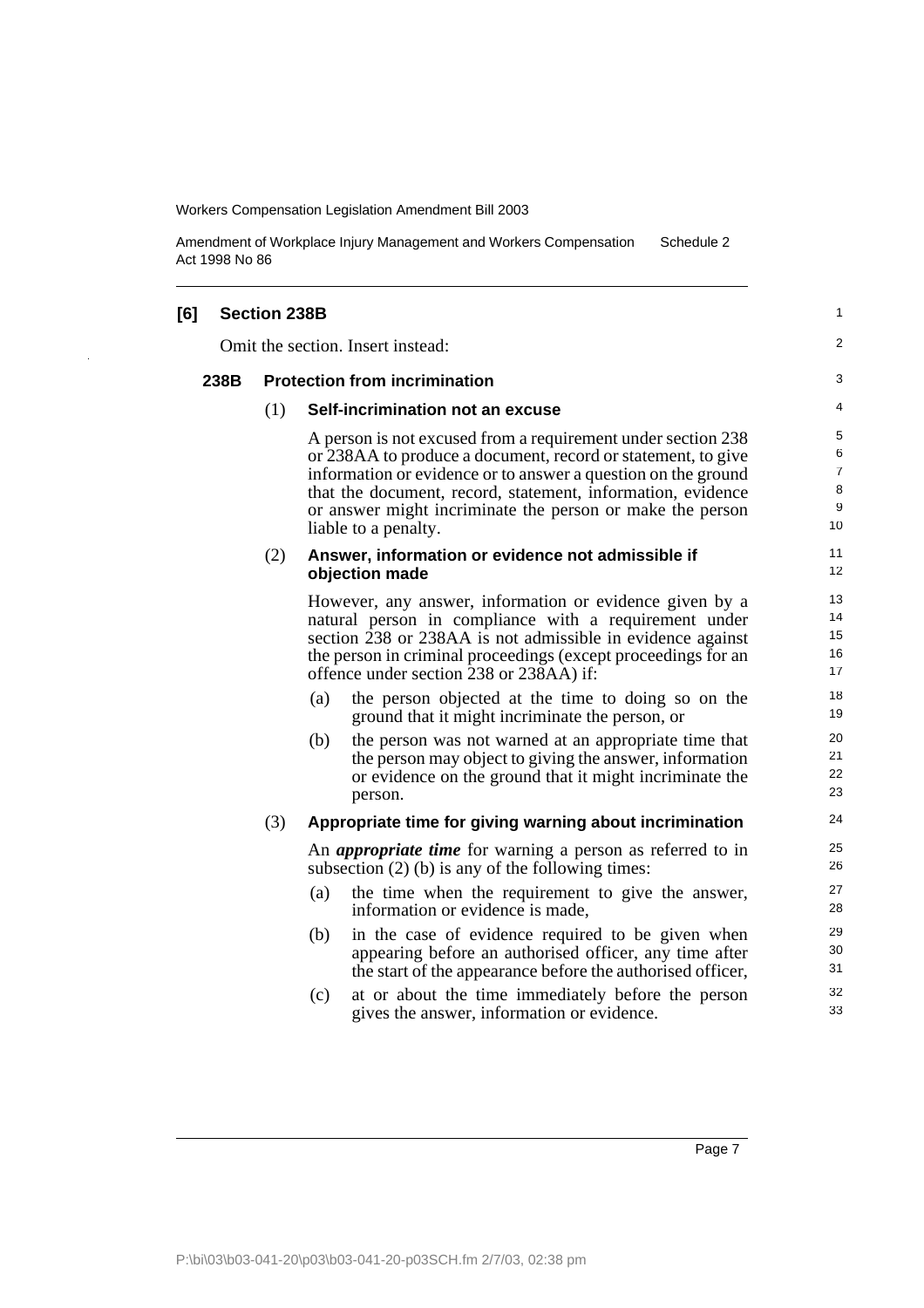Schedule 2 Amendment of Workplace Injury Management and Workers Compensation Act 1998 No 86

|       | (4)                   | Documents, records or statements admissible                                                                                                                                                                                                                                                  | $\mathbf{1}$                                     |
|-------|-----------------------|----------------------------------------------------------------------------------------------------------------------------------------------------------------------------------------------------------------------------------------------------------------------------------------------|--------------------------------------------------|
|       |                       | Any document, record or statement produced by a person in<br>compliance with a requirement under section 238 or 238AA<br>is not inadmissible in evidence against the person in criminal<br>proceedings on the ground that the document, record or<br>statement might incriminate the person. | 2<br>3<br>$\overline{4}$<br>$\,$ 5 $\,$<br>$\,6$ |
|       | (5)                   | <b>Further information</b>                                                                                                                                                                                                                                                                   | $\overline{7}$                                   |
|       |                       | Further information obtained as a result of a document, record<br>or statement produced or information, evidence or answer<br>given in compliance with a requirement under section 238 or<br>238AA is not inadmissible on the ground:                                                        | 8<br>9<br>10<br>11                               |
|       |                       | (a)<br>that the document, record, statement, information,<br>evidence or answer had to be produced or given, or                                                                                                                                                                              | 12<br>13                                         |
|       |                       | that the document, record, statement, information,<br>(b)<br>evidence or answer might incriminate the person.                                                                                                                                                                                | 14<br>15                                         |
| $[7]$ |                       | Section 323 Deduction for previous injury or pre-existing<br>condition or abnormality                                                                                                                                                                                                        | 16<br>17                                         |
|       | Omit section 323 (5). |                                                                                                                                                                                                                                                                                              | 18                                               |
| [8]   |                       | Section 351 Reference of question of law on compensation claim<br>to Commission constituted by Presidential member                                                                                                                                                                           | 19<br>20                                         |
|       |                       | Insert after section $351(7)$ :                                                                                                                                                                                                                                                              | 21                                               |
|       | (8)                   | The President may delegate to a Deputy President any<br>function of the President under this section (except this power<br>of delegation), but only if the President is satisfied that the<br>delegation is necessary to avoid a conflict of interest or the<br>appearance of bias.          | 22<br>23<br>24<br>25<br>26                       |
| [9]   |                       | Section 363 Control and direction of members of Commission                                                                                                                                                                                                                                   | 27                                               |
|       | Omit the section.     |                                                                                                                                                                                                                                                                                              | 28                                               |
|       |                       |                                                                                                                                                                                                                                                                                              |                                                  |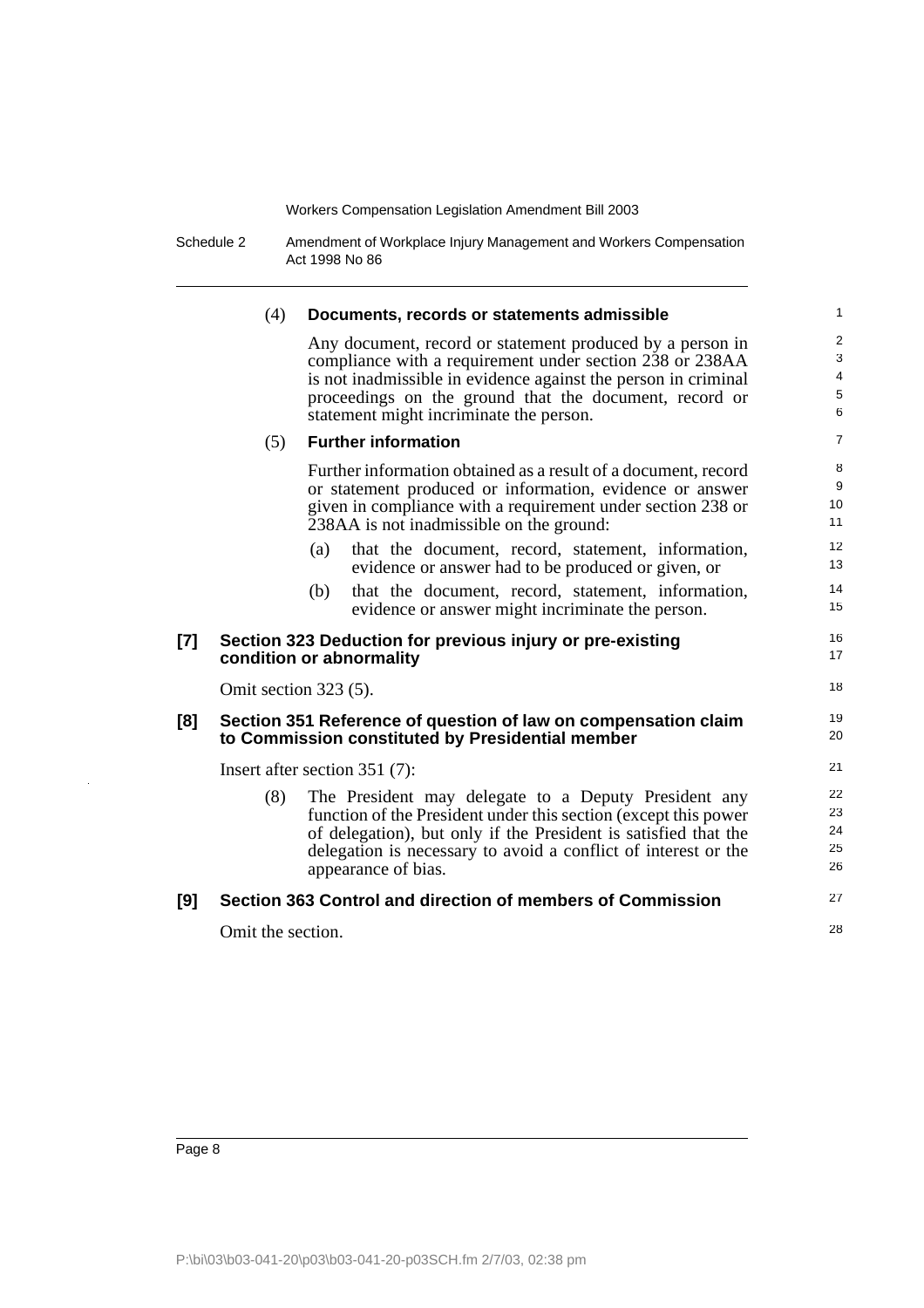l.

 $\bar{z}$ 

Amendment of Workplace Injury Management and Workers Compensation Act 1998 No 86 Schedule 2

| $[10]$ | <b>Section 372</b> |             |                                                                                                                                                                                                                                                                                                                  |                            |  |  |
|--------|--------------------|-------------|------------------------------------------------------------------------------------------------------------------------------------------------------------------------------------------------------------------------------------------------------------------------------------------------------------------|----------------------------|--|--|
|        |                    |             | Omit the section. Insert instead:                                                                                                                                                                                                                                                                                | 2                          |  |  |
|        | 372                |             | <b>Control and direction of members of Commission</b>                                                                                                                                                                                                                                                            | 3                          |  |  |
|        |                    | (1)         | The members of the Commission other than the Arbitrators<br>are, in the exercise of their functions, subject to the general<br>control and direction of the President.                                                                                                                                           | 4<br>5<br>6                |  |  |
|        |                    | (2)         | Arbitrators are, in the exercise of their functions, subject to<br>the general control and direction of the Registrar.                                                                                                                                                                                           | 7<br>8                     |  |  |
| $[11]$ |                    |             | <b>Section 374 Staff and facilities</b>                                                                                                                                                                                                                                                                          | 9                          |  |  |
|        | $374(1)$ .         |             | Omit "Part 2 of the <i>Public Sector Management Act 1988</i> " from section                                                                                                                                                                                                                                      | 10<br>11                   |  |  |
|        |                    |             | Insert instead "Chapter 2 of the <i>Public Sector Employment and</i><br>Management Act 2002".                                                                                                                                                                                                                    | 12<br>13                   |  |  |
| $[12]$ |                    |             | <b>Section 374 (3)</b>                                                                                                                                                                                                                                                                                           | 14                         |  |  |
|        |                    |             | Omit "Public Sector Management Act 1988".                                                                                                                                                                                                                                                                        | 15                         |  |  |
|        |                    |             | Insert instead "Public Sector Employment and Management Act 2002".                                                                                                                                                                                                                                               | 16                         |  |  |
| $[13]$ |                    |             | Section 374 (5) and (6)                                                                                                                                                                                                                                                                                          | 17                         |  |  |
|        |                    |             | Insert after section $374(4)$ :                                                                                                                                                                                                                                                                                  | 18                         |  |  |
|        |                    | (5)         | The Department Head of the Department in which staff of the<br>Commission are employed may delegate to the Registrar any<br>of the Department Head's functions under the <i>Public Sector</i><br><i>Employment and Management Act 2002</i> with respect to those<br>staff (other than this power of delegation). | 19<br>20<br>21<br>22<br>23 |  |  |
|        |                    | (6)         | For the purposes of section 12 of the <i>Public Finance and</i><br>Audit Act 1983, the Registrar is taken to be an officer of the<br>Department in which staff of the Commission are employed.                                                                                                                   | 24<br>25<br>26             |  |  |
| [14]   |                    | proceedings | Section 375 Constitution of Commission for particular                                                                                                                                                                                                                                                            | 27<br>28                   |  |  |
|        |                    |             | Insert after section 375 (3):                                                                                                                                                                                                                                                                                    | 29                         |  |  |
|        |                    | (4)         | The Registrar does not constitute, and does not exercise<br>functions as, the Commission (except when acting as an<br>Arbitrator pursuant to the Registrar's power to exercise the<br>functions of an Arbitrator).                                                                                               | 30<br>31<br>32<br>33       |  |  |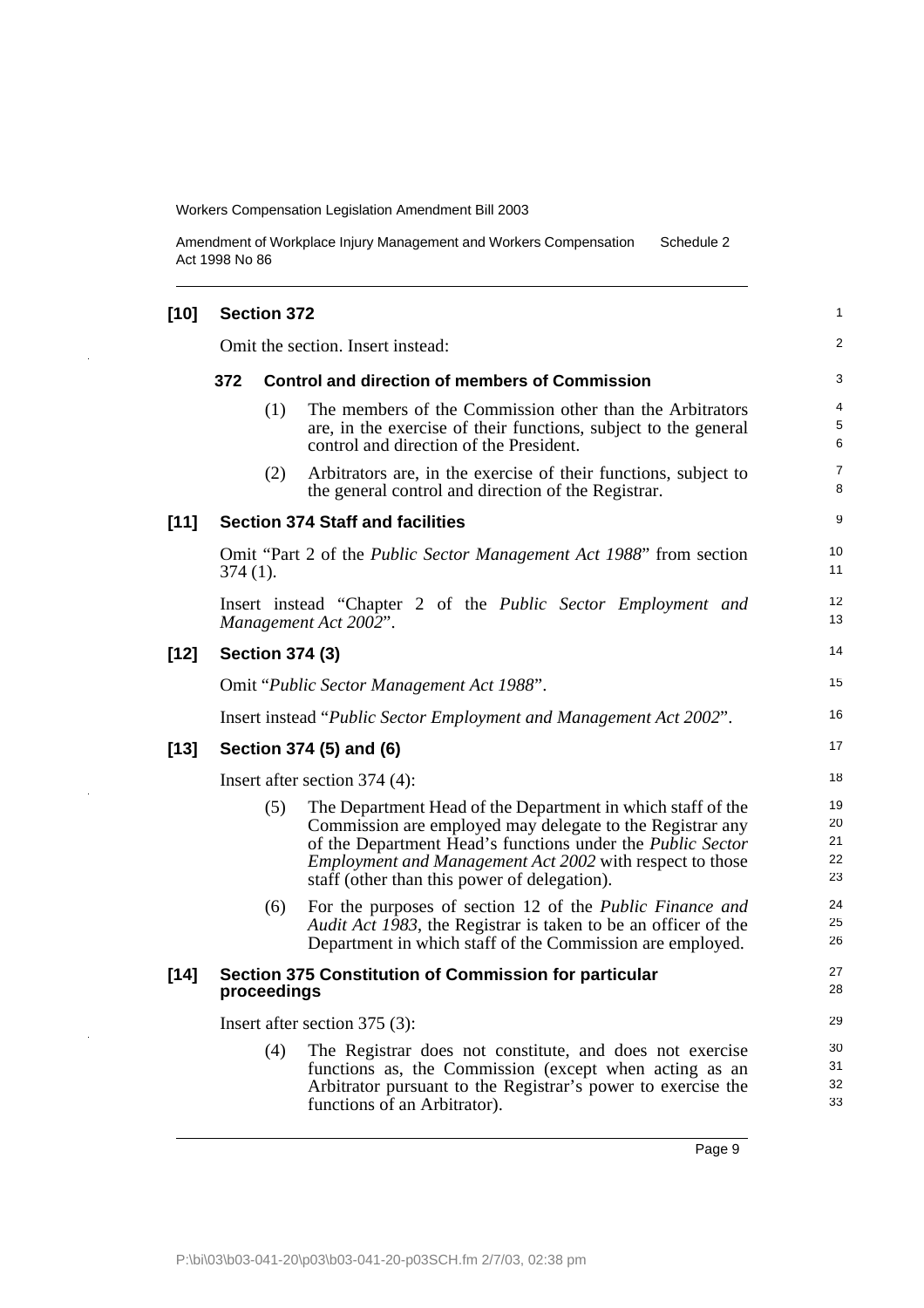Schedule 3 Amendment of Occupational Health and Safety Act 2000 No 40

### <span id="page-11-0"></span>**Schedule 3 Amendment of Occupational Health and Safety Act 2000 No 40**

1 2

|     |     |                          |     | (Section 3)                                                                                                                                                    | 3              |
|-----|-----|--------------------------|-----|----------------------------------------------------------------------------------------------------------------------------------------------------------------|----------------|
| [1] |     | <b>Section 39A</b>       |     |                                                                                                                                                                | 4              |
|     |     | Insert after section 39: |     |                                                                                                                                                                | 5              |
|     | 39A |                          |     | Civil liability under regulations                                                                                                                              | 6              |
|     |     |                          |     | The regulations may provide that nothing in a specified<br>provision or provisions of the regulations is to be construed:                                      | 7<br>8         |
|     |     |                          | (a) | as conferring a right of action in any civil proceedings<br>in respect of any contravention, whether by act or<br>omission, of the provision or provisions, or | 9<br>10<br>11  |
|     |     |                          | (b) | as conferring a defence to an action in any civil<br>proceedings or as otherwise affecting a right of action<br>in any civil proceedings,                      | 12<br>13<br>14 |
|     |     |                          |     | but the failure of the regulations to so provide in respect of a<br>provision is not to be construed as conferring such a right of<br>action or defence.       | 15<br>16<br>17 |
| [2] |     |                          |     | <b>Section 65 Protection from incrimination</b>                                                                                                                | 18             |
|     |     |                          |     | Omit "on that occasion" from section $65(2)$ (b).                                                                                                              | 19             |
|     |     |                          |     | Insert instead "at an appropriate time".                                                                                                                       | 20             |
| [3] |     | Section 65 (2A)          |     |                                                                                                                                                                | 21             |
|     |     |                          |     | Insert after section $65$ (2):                                                                                                                                 | 22             |
|     |     | (2A)                     |     | Appropriate time for giving warning about incrimination                                                                                                        | 23             |
|     |     |                          |     | An <i>appropriate time</i> for warning a person as referred to in<br>subsection $(2)$ (b) is any of the following times:                                       | 24<br>25       |
|     |     |                          | (a) | the time when the requirement to make the statement or<br>to give or furnish the answer or information is made,                                                | 26<br>27       |
|     |     |                          | (b) | in the case of evidence required to be given when<br>appearing before an inspector, any time after the start of<br>the appearance before the inspector,        | 28<br>29<br>30 |
|     |     |                          | (c) | at or about the time immediately before the person<br>makes the statement or gives or furnishes the answer or<br>information.                                  | 31<br>32<br>33 |
|     |     |                          |     |                                                                                                                                                                |                |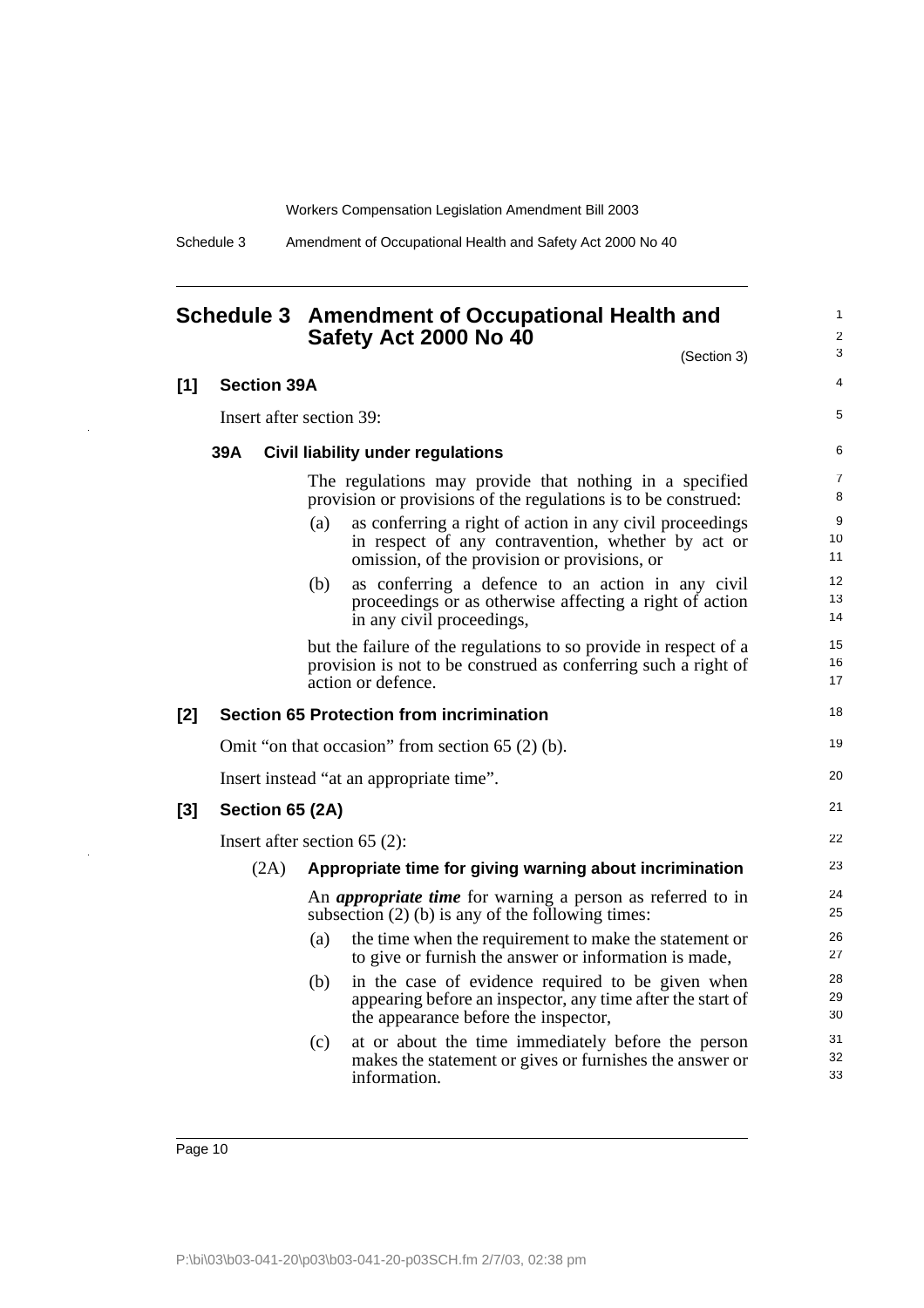l,

 $\hat{\boldsymbol{\gamma}}$ 

 $\frac{1}{2}$ 

| Amendment of Occupational Health and Safety Act 2000 No 40 |  |  |
|------------------------------------------------------------|--|--|
|                                                            |  |  |

Schedule 3

| [4]    |                                                                          |     | Part 5, Division 4, heading                                                                                                                                      | 1              |
|--------|--------------------------------------------------------------------------|-----|------------------------------------------------------------------------------------------------------------------------------------------------------------------|----------------|
|        | Omit the heading. Insert instead:                                        |     |                                                                                                                                                                  | $\overline{2}$ |
|        | <b>Division 4</b>                                                        |     | Incidents at places of work                                                                                                                                      | 3              |
| [5]    |                                                                          |     | <b>Section 86 Notification of incidents</b>                                                                                                                      | 4              |
|        |                                                                          |     | Omit "occurrences" from section 86 (1).                                                                                                                          | 5              |
|        | Insert instead "incidents".                                              |     |                                                                                                                                                                  | 6              |
| [6]    | Section 86 (1) (a) and (b)                                               |     |                                                                                                                                                                  | 7              |
|        |                                                                          |     | Omit the paragraphs. Insert instead:                                                                                                                             | 8              |
|        |                                                                          | (a) | any serious incident at the place of work (as referred to<br>in section 87),                                                                                     | 9<br>10        |
|        |                                                                          | (b) | any incident occurring at or in relation to the place of<br>work that the regulations declare to be an incident that<br>is required to be notified to WorkCover. | 11<br>12<br>13 |
| $[7]$  | <b>Section 86 (2)</b>                                                    |     |                                                                                                                                                                  | 14             |
|        |                                                                          |     | Omit the subsection. Insert instead:                                                                                                                             | 15             |
|        | (2)                                                                      |     | Any such notice must be given:                                                                                                                                   | 16             |
|        |                                                                          | (a) | as soon as practicable (but not later than 7 days) after<br>the occupier becomes aware of the incident, and                                                      | 17<br>18       |
|        |                                                                          | (b) | in the manner and form required by the regulations.                                                                                                              | 19             |
| [8]    | <b>Section 86 (3)</b>                                                    |     |                                                                                                                                                                  | 20             |
|        |                                                                          |     | Omit "a non-disturbance occurrence". Insert instead "a serious incident".                                                                                        | 21             |
| [9]    | Section 86 (3) (b)                                                       |     |                                                                                                                                                                  | 22             |
|        |                                                                          |     | Omit "(for example, by telephone or facsimile)".                                                                                                                 | 23             |
| $[10]$ | <b>Section 86 (3)</b>                                                    |     |                                                                                                                                                                  | 24             |
|        | Omit "the occurrence" wherever occurring. Insert instead "the incident". |     |                                                                                                                                                                  | 25             |
|        |                                                                          |     |                                                                                                                                                                  |                |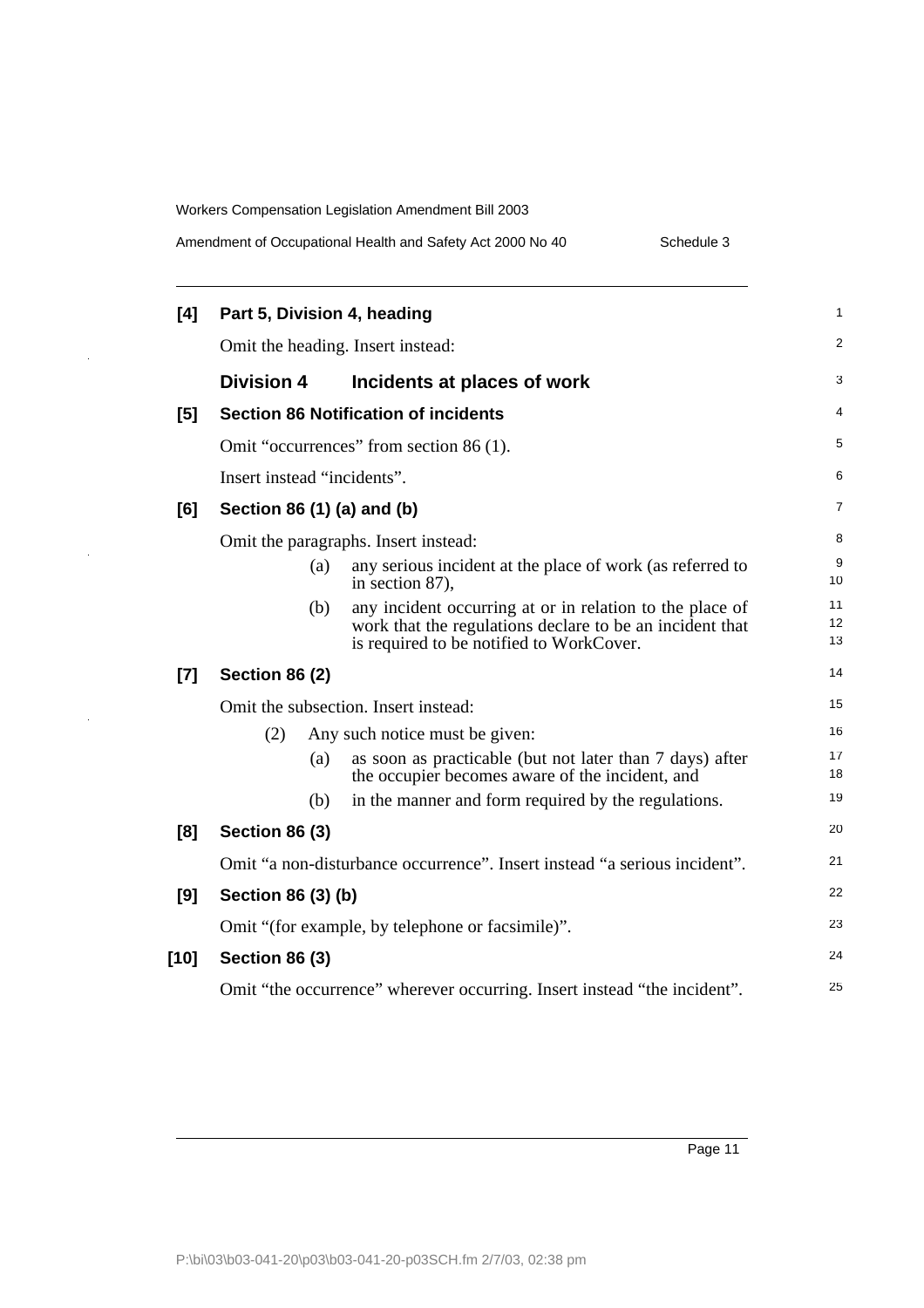Schedule 3 Amendment of Occupational Health and Safety Act 2000 No 40

| $[11]$ | Section 86 (3A)                      |                                                                                                                                                                                                                                                         | 1                |
|--------|--------------------------------------|---------------------------------------------------------------------------------------------------------------------------------------------------------------------------------------------------------------------------------------------------------|------------------|
|        | Insert after section 86 $(3)$ :      |                                                                                                                                                                                                                                                         |                  |
|        | (3A)                                 | Despite subsection (1), an occupier is not required to give<br>notice under this section if the occupier has given notice of the<br>incident in accordance with section 44 (2) of the Workplace<br>Injury Management and Workers Compensation Act 1998. | 3<br>4<br>5<br>6 |
| $[12]$ |                                      | Section 87 Non-disturbance of plant involved in serious incidents<br>(and of surrounding area)                                                                                                                                                          | 7<br>8           |
|        |                                      | Omit section 87 (1). Insert instead:                                                                                                                                                                                                                    | 9                |
|        | (1)                                  | In this section:                                                                                                                                                                                                                                        | 10               |
|        |                                      | serious incident means:                                                                                                                                                                                                                                 | 11               |
|        |                                      | an incident that has resulted in a person being killed, or<br>(a)                                                                                                                                                                                       | 12               |
|        |                                      | any other incident prescribed by the regulations for the<br>(b)<br>purposes of this definition.                                                                                                                                                         | 13<br>14         |
| $[13]$ | <b>Section 87 (2)</b>                |                                                                                                                                                                                                                                                         | 15               |
|        | "serious incident".                  | Omit "non-disturbance occurrence" wherever occurring. Insert instead                                                                                                                                                                                    | 16<br>17         |
| $[14]$ | <b>Section 87 (5)</b>                |                                                                                                                                                                                                                                                         | 18               |
|        |                                      | Omit "occurrence" wherever occurring. Insert instead "incident".                                                                                                                                                                                        | 19               |
| $[15]$ | incidents                            | Section 88 Minister may require and publish special reports into                                                                                                                                                                                        | 20<br>21         |
|        | Omit section 88 (1). Insert instead: |                                                                                                                                                                                                                                                         |                  |
|        | (1)                                  | The Minister may direct WorkCover, or any department of the<br>Government responsible to the Minister, to prepare a special<br>report for the Minister with respect to:                                                                                 | 23<br>24<br>25   |
|        |                                      | any incident that occurred at a place of work and that<br>(a)<br>caused the death of or bodily injury to any person, or                                                                                                                                 | 26<br>27         |
|        |                                      | any incident at a place of work that constituted a danger<br>(b)<br>to any person.                                                                                                                                                                      | 28<br>29         |
|        |                                      |                                                                                                                                                                                                                                                         |                  |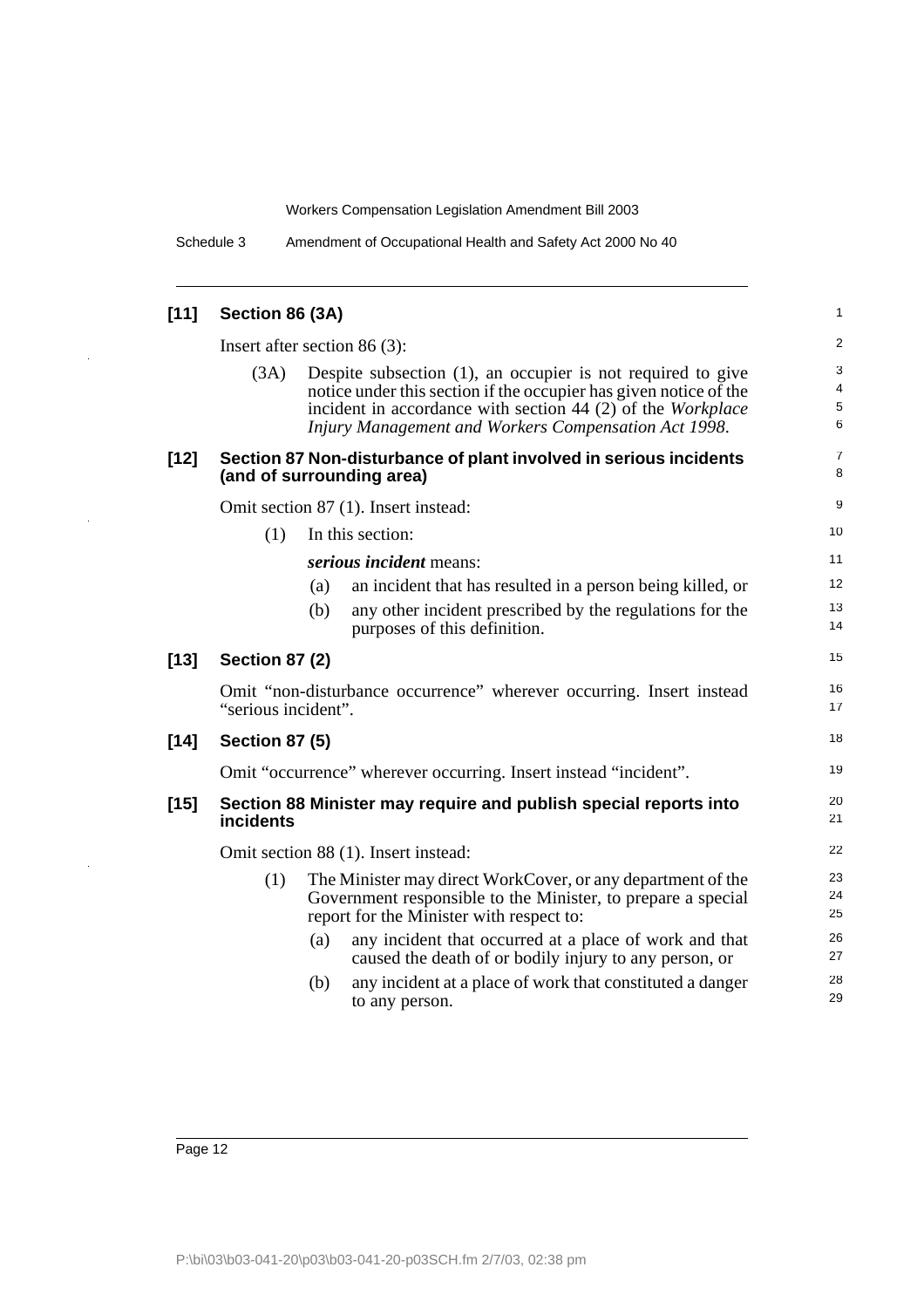Amendment of Occupational Health and Safety Act 2000 No 40 Schedule 3

| [16] | Section 107 Time for instituting proceedings for offences                |                |
|------|--------------------------------------------------------------------------|----------------|
|      | Omit "Notification of accidents and other matters" from section 107 (2). | 2              |
|      | Insert instead "Notification of incidents".                              | 3              |
| [17] | <b>Section 109 Evidentiary statements</b>                                | $\overline{4}$ |
|      | Omit "accident". Insert instead "incident".                              | 5              |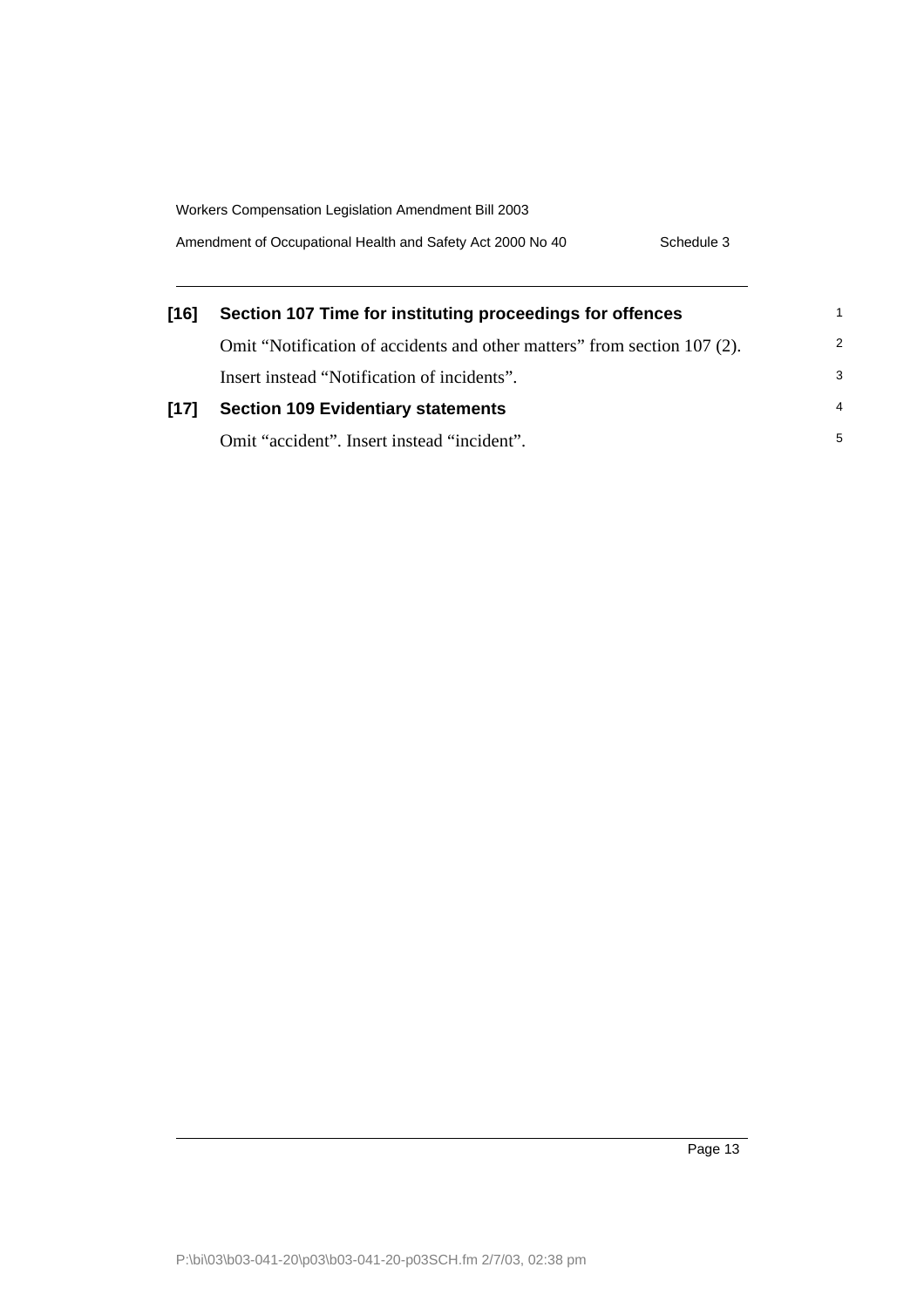<span id="page-15-0"></span>

|       |                            |     | <b>Schedule 4 Amendment of Workers' Compensation</b><br>(Dust Diseases) Act 1942 No 14<br>(Section 3)                                                                                                                                                                                  | 1<br>2<br>3                |
|-------|----------------------------|-----|----------------------------------------------------------------------------------------------------------------------------------------------------------------------------------------------------------------------------------------------------------------------------------------|----------------------------|
| $[1]$ | parties                    |     | Section 8E Reimbursement of compensation from negligent third                                                                                                                                                                                                                          | $\overline{4}$<br>5        |
|       |                            |     | Omit "as is prescribed by the regulations" from section $8E(3)(d)$ .                                                                                                                                                                                                                   | 6                          |
|       | regulations".              |     | Insert instead "as is provided by Schedule 1A or prescribed by the                                                                                                                                                                                                                     | $\overline{7}$<br>8        |
| $[2]$ | Section 8E (3) (e)         |     |                                                                                                                                                                                                                                                                                        | 9                          |
|       |                            |     | Omit "as prescribed by the regulations".                                                                                                                                                                                                                                               | 10                         |
|       |                            |     | Insert instead "as provided by Schedule 1A".                                                                                                                                                                                                                                           | 11                         |
| $[3]$ | <b>Section 8E (4) (a)</b>  |     |                                                                                                                                                                                                                                                                                        | 12                         |
|       | Omit "economic".           |     |                                                                                                                                                                                                                                                                                        | 13                         |
| [4]   | Section 8E (4) (d)         |     |                                                                                                                                                                                                                                                                                        | 14                         |
|       |                            |     | Omit "limited to the amount of those damages".                                                                                                                                                                                                                                         | 15                         |
|       |                            |     | Insert instead "limited to the amount of those damages to the extent that<br>they are damages for economic loss".                                                                                                                                                                      | 16<br>17                   |
| $[5]$ | <b>Section 8E (8)–(9A)</b> |     |                                                                                                                                                                                                                                                                                        | 18                         |
|       |                            |     | Omit section 8E (8) and (9). Insert instead:                                                                                                                                                                                                                                           | 19                         |
|       | (8)                        |     | In a case in which the deduction from damages referred to in<br>subsection $(3)$ (b) is not apparent or readily ascertainable from<br>the terms of any judgment or award in respect of the damages,<br>the amount of the deduction is as determined in accordance<br>with Schedule 1A. | 20<br>21<br>22<br>23<br>24 |
|       | (9)                        |     | The regulations may make provision for or with respect to:                                                                                                                                                                                                                             | 25                         |
|       |                            | (a) | the determination of the amount of any deduction from<br>damages referred to in subsection (3) (b), being<br>provisions not inconsistent with the provisions of<br>Schedule 1A, and                                                                                                    | 26<br>27<br>28<br>29       |
|       |                            | (b) | requiring (in addition to the requirements<br>οf<br>Schedule 1A) the provision to the board of information<br>or documents by a person from whom or by whom                                                                                                                            | 30<br>31<br>32             |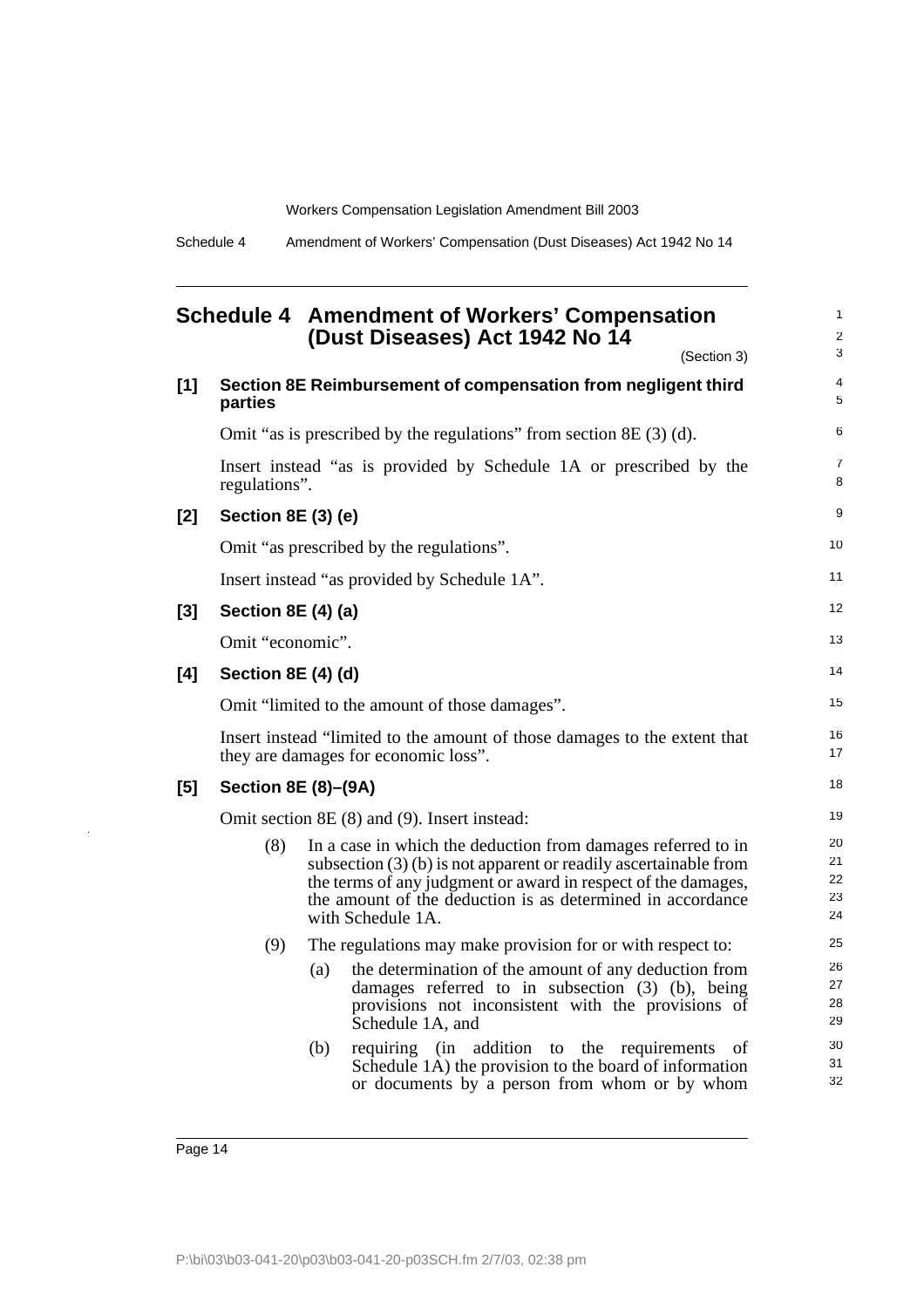damages in respect of disablement or death from a dust disease are recovered or recoverable, being information or documents relevant to the determination of any matter in connection with the operation of this section or Schedule 1A, and (c) exempting classes of persons or cases from the operation of all or specified provisions of this section or Schedule 1A. (9A) Schedule 1A has effect for the purposes of this section. **[6] Section 8E (10)** Omit "In this section". Insert instead "In this section and Schedule 1A". **[7] Section 8E (10)** Insert in alphabetical order: *final determination*, in relation to proceedings, includes a final determination by judgment, verdict, award, settlement, agreement, dismissal, discontinuance or otherwise. **[8] Schedule 1A** Insert after Schedule 1: **Schedule 1AReimbursement of compensation from negligent third parties** (Section 8E) **1 Application of Schedule** This Schedule applies to proceedings referred to in section 8E for damages in respect of disablement or death that: (a) were commenced on or after 1 January 2002, or (b) were commenced before 1 January 2002 but were not finally determined before that date. **2 Definitions** In this Schedule: *first person* and *second person* have the same meanings as in section 8E (3). 1  $\overline{2}$ 3 4 5 6 7 8  $\mathsf{o}$ 10 11 12 13 14 15 16 17 18 19 20 21 22 23 24 25 26 27 28 29 30 31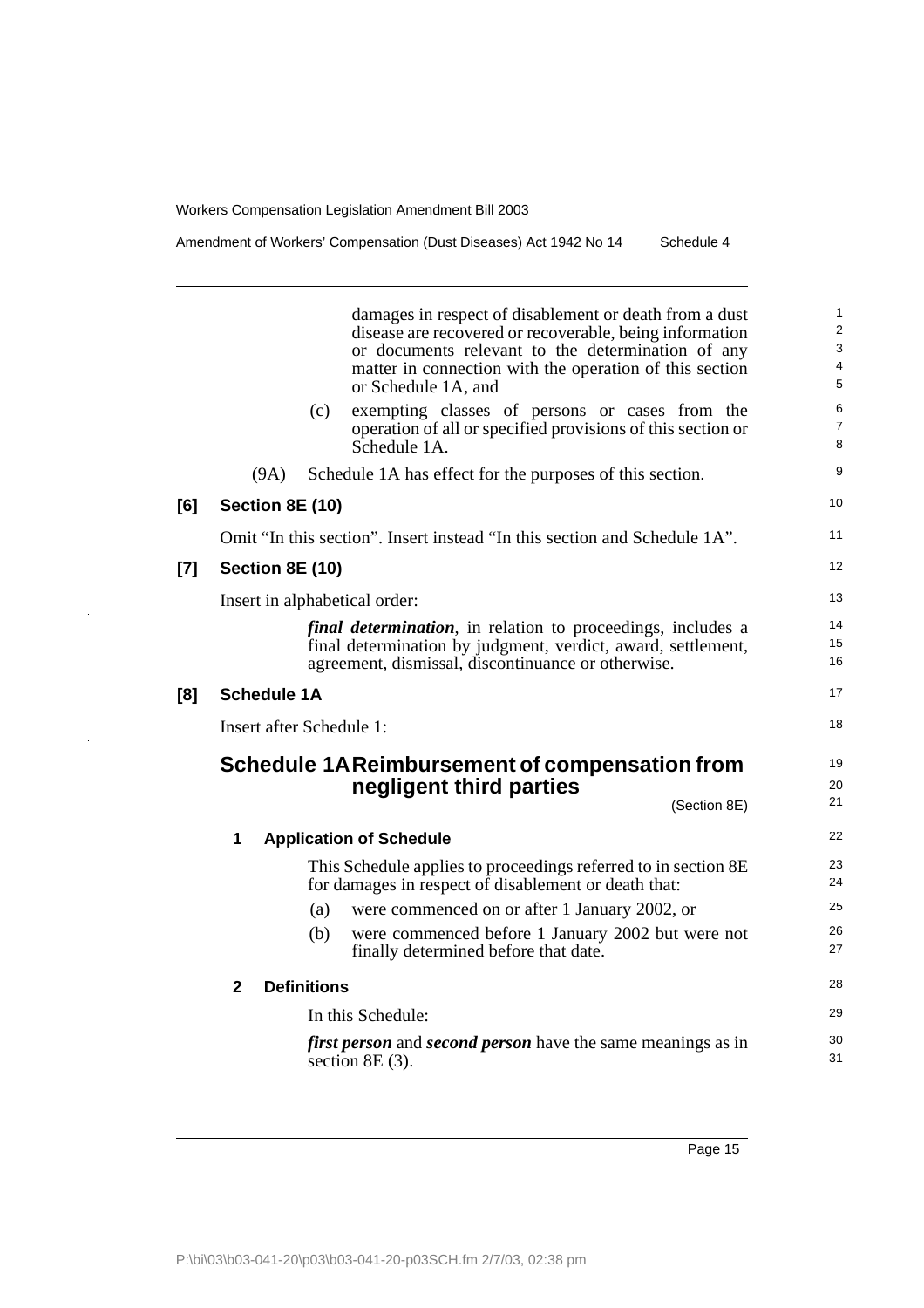Schedule 4 Amendment of Workers' Compensation (Dust Diseases) Act 1942 No 14

#### **3 Notification of final determination of proceedings** (1) A person (*the defendant*) against whom proceedings to which this Schedule applies have been taken must notify the board in writing of any award, judgment, settlement or agreement resulting in the final determination of the proceedings. (2) The notification must be given to the board within 28 days after the final determination. (3) The notification must be accompanied by the following documents: (a) a document or documents that set out the following particulars: (i) the name, address and date of birth of the person who commenced the proceedings (and if more than one, those particulars for each person), (ii) a statement as to whether or not the defendant was sued in the capacity of employer, (iii) a statement as to whether or not the defendant has made, or is required to make, any contribution or other payment in connection with the final determination of the proceedings, (iv) the amount and extent of any such contribution or other payment, (v) if a contribution or other payment (as referred to in subparagraphs (iii) and  $(iv)$ ) has been or is to be made—a statement as to whether or not an amount has been deducted from the contribution or payment as referred to in section 8E (3) (b), (vi) the amount and extent of any such deduction, (vii) the names and addresses of all parties to the award, judgment, settlement or agreement, (viii) a statement as to whether or not any person against whom the proceedings were brought (other than the defendant) has made, or is required to make, any contribution or other payment in connection with the final determination of the proceedings, (ix) the amount and extent of any such contribution or other payment, 1  $\overline{2}$ 3 4 5 6 7 8 9 10 11 12 13 14 15 16 17 18 19 20 21 22 23 24 25 26 27 28 29 30 31 32 33 34 35 36 37 38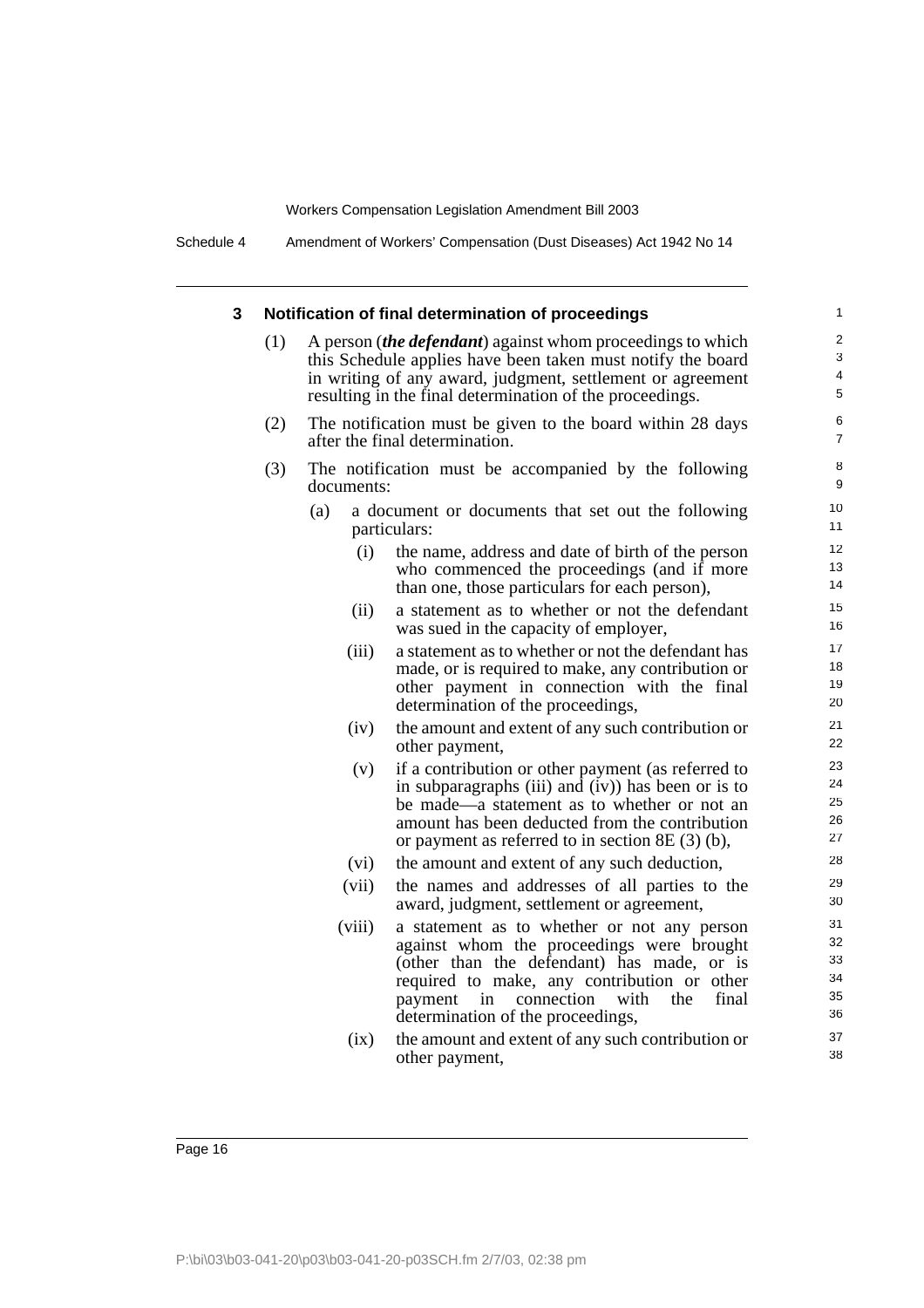Amendment of Workers' Compensation (Dust Diseases) Act 1942 No 14 Schedule 4

(x) if a contribution or other payment (as referred to in subparagraphs (viii) and (ix)) has been or is to be made—a statement as to whether or not an amount has been deducted from the contribution or other payment as referred to in section 8E (3) (b),

- (xi) the amount and extent of any such deduction,
- (b) a copy (whether in electronic or hard copy form) of the following documents:
	- (i) the final statement of claim in the proceedings,
	- (ii) the final particulars of damage filed by the person or persons who commenced the proceedings,
	- (iii) any award, judgment, terms of settlement, agreement, or other document (such as a deed of release) evidencing the terms of the final determination of the proceedings.
- (4) It is sufficient compliance with subclause  $(3)$  (a) to the extent that documents provided under subclause (3) (b) contain the particulars required by subclause (3) (a).
- (5) Where there is more than one defendant in proceedings to which this Schedule applies, each defendant is required to comply with this clause. In such a case, the board may consent to a defendant complying with this clause on behalf of other defendants in the proceedings.
- (6) The board may at any time by notice in writing require a defendant in proceedings to which this Schedule applies to provide to the board, within 21 days or such longer period as the board may allow, specified information or documents concerning the determination of the proceedings.
- (7) A person who fails to comply with a requirement imposed by or under this clause is guilty of an offence.

Maximum penalty: 10 penalty units.

(8) The board may exempt any particular proceedings or class of proceedings from the requirements as to notification under this clause. Any exemption given for a class of proceedings is to be publicised in a manner determined by the board and any revocation or variation of such an exemption must be similarly publicised.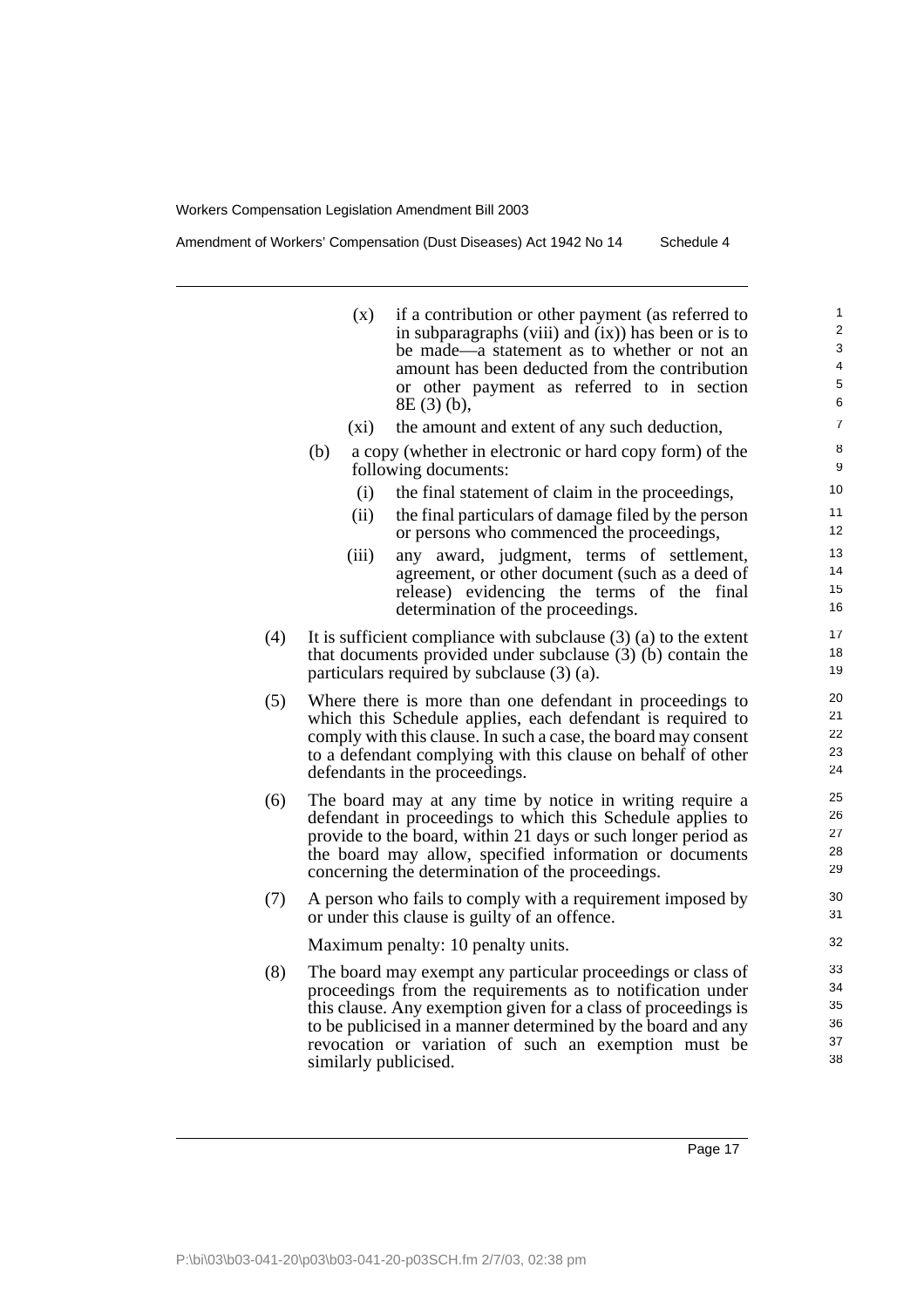Schedule 4 Amendment of Workers' Compensation (Dust Diseases) Act 1942 No 14

#### **4 Determination of amount of compensation**

In a case in which the deduction from damages referred to in section 8E (3) (b) is not apparent or readily ascertainable from the terms of any judgment or award in respect of the damages, the amount of the deduction is the amount determined in accordance with, and subject to, the following principles:

- (a) Subject to the following paragraphs, the amount of compensation (the *deducted compensation*) taken to have been deducted from the damages payable by the second person to the first person is the total of the following amounts as assessed by the board:
	- (i) the amount of compensation paid by the board to, or on behalf of, the first person up to the date of final determination,
	- (ii) the present value of future benefits payable by the board to, or on behalf of, the first person after that date (where the assessment of those future benefits is based on the assumption that the medical condition of the worker as to disablement and life expectancy will remain unchanged),

less any reduction required by section 8E (6).

(b) The board may by notice in writing served on the second person give the second person notice (an *assessment notice*) of the amount of the deducted compensation assessed by the board under paragraph (a). An assessment notice must include the board's method of calculation and reasons for the assessment.

**Note.** When assessing the amount of the deducted compensation under paragraph (a), the board does not include any damages for non-economic loss.

- (c) If a second person disputes the assessment of an amount of deducted compensation set out in an assessment notice, the second person may request that the board reconsider the assessment (a *reconsideration request*).
- (d) A reconsideration request must:
	- (i) be in writing in the form approved by the board, and
	- (ii) be lodged with the board within 28 days after the service on the person of the assessment notice.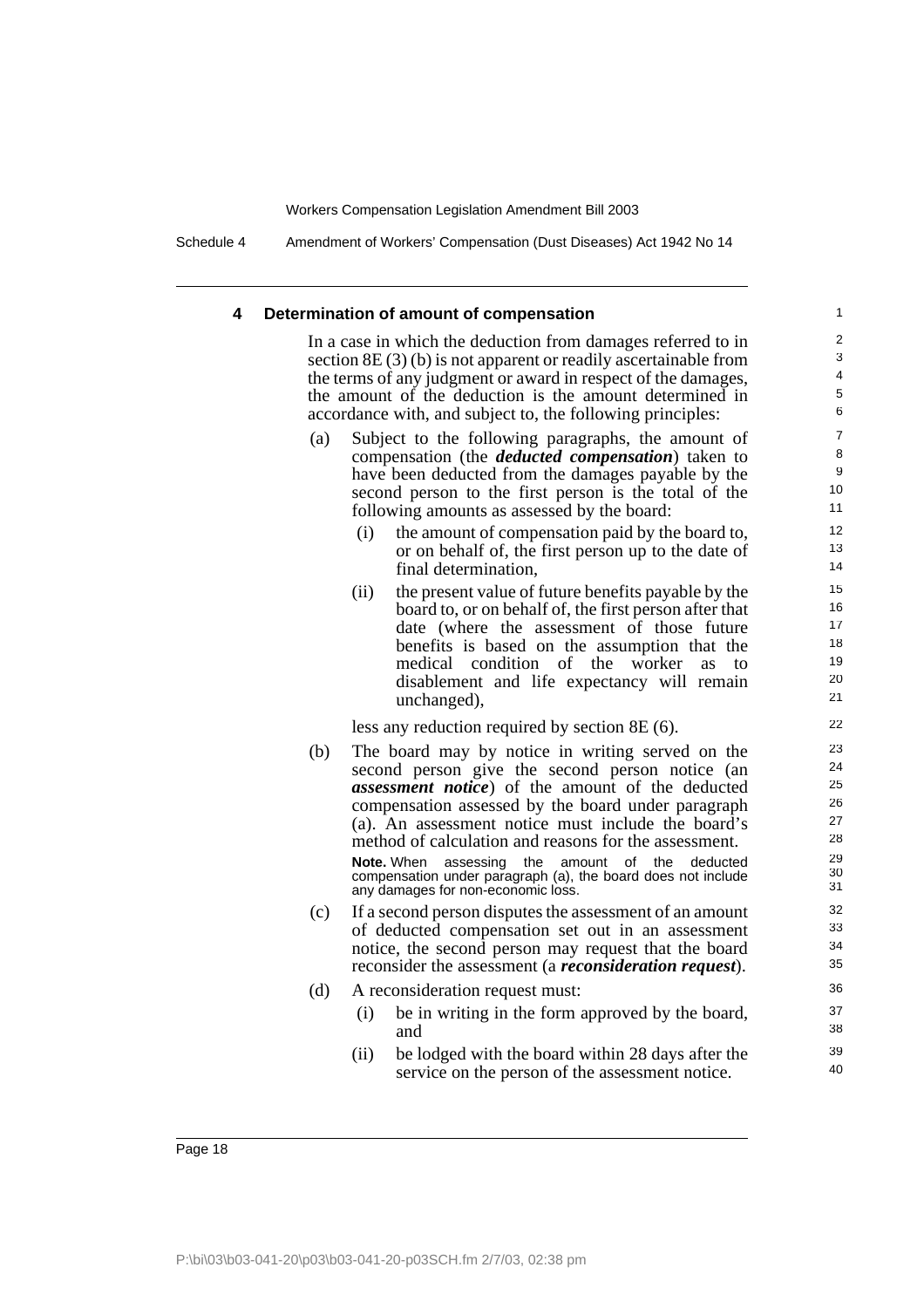Amendment of Workers' Compensation (Dust Diseases) Act 1942 No 14 Schedule 4

| (e) | In reconsidering an assessment, the board may consider    |  |  |  |  |  |
|-----|-----------------------------------------------------------|--|--|--|--|--|
|     | the advice of accountants, actuaries, legal practitioners |  |  |  |  |  |
|     | and other persons.                                        |  |  |  |  |  |
|     |                                                           |  |  |  |  |  |

- (f) Following the reconsideration of the assessment, the board may:
	- (i) confirm the original assessment of the amount of the deducted compensation made under paragraph (a), or
	- (ii) if the board considers that a lesser amount of deducted compensation is appropriate—issue an amended assessment notice setting out that lesser amount.
- (g) As soon as practicable (and in any event within 28 days) after the lodgment of a reconsideration request, the board must notify the second person in writing of the outcome of the reconsideration. The notification must include the board's reasons for its decision following the reconsideration.
- (h) The second person is not entitled to make more than one reconsideration request in relation to an amount of deducted compensation.

#### **5 Interest**

- (1) Interest is payable on an amount that the second person is liable to pay under section 8E (3) (e) at the rate prescribed for the time being under section 95 (1) of the *Supreme Court Act 1970* for payment of interest on judgment debts.
- (2) That interest begins to run from:
	- (a) in a case in which the deduction from damages referred to in section 8E (3) (b) is apparent or readily ascertainable from the terms of any judgment or award in respect of the damages—the date of expiry of the 42 day period referred to in section 8E (3) (d), or
	- (b) in any other case:
		- (i) if the second person has not lodged a reconsideration request before the expiry of the 28 day period referred to in clause 4 (d) (ii)—the date of expiry of the 42 day period referred to in clause 6 (a) (being 42 days after the service of an assessment notice referred to in clause 4 (b)), or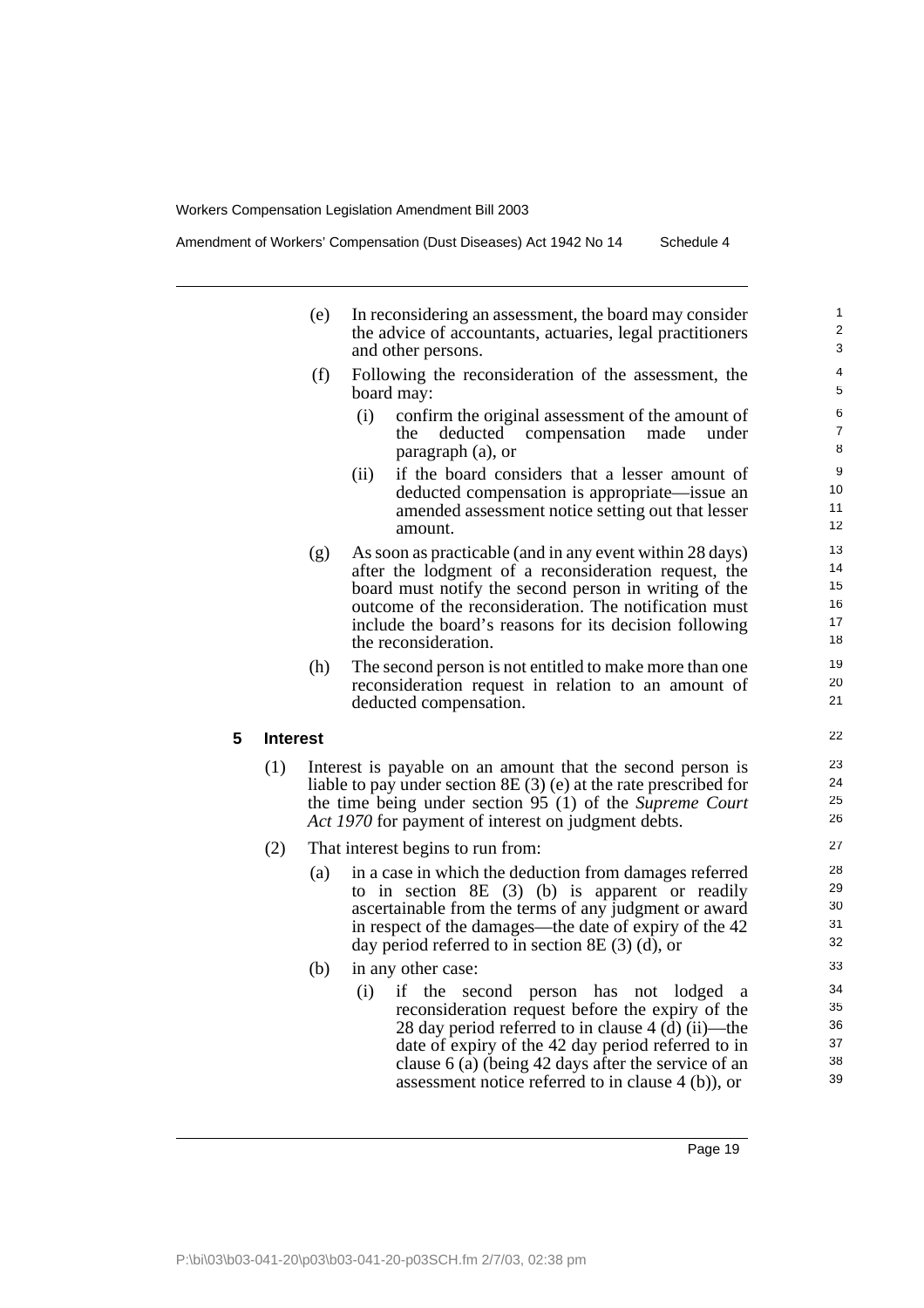Schedule 4 Amendment of Workers' Compensation (Dust Diseases) Act 1942 No 14

(ii) if the second person has lodged a reconsideration request before the expiry of the 28 day period referred to in clause 4 (d) (ii)—the date of expiry of the 28 day period referred to in clause 6 (b) (being 28 days after the second person is notified by the board of the outcome of the reconsideration).

29 30 31

(3) If the board has issued an amended assessment notice in accordance with clause 4 (f) (ii), the amount of interest is to be calculated on the amount of deducted compensation set out in that amended notice.

#### **6 Reimbursement period**

For the purposes of section 8E (3) (d), in a case in which the deduction from damages referred to in section 8E (3) (b) is determined in accordance with clause 4, an amount that the second person is liable to pay to the board under section 8E (3) must be paid:

- (a) if the second person does not lodge a reconsideration request before the expiry of the 28 day period referred to in clause 4 (d) (ii)—within 42 days after the service of the assessment notice determining the amount of compensation, or
- (b) if the second person lodges a reconsideration request before the expiry of the 28 day period referred to in clause 4 (d) (ii)—within 28 days after the second person is notified by the board of the outcome of the reconsideration.

#### **[9] Schedule 2 Savings, transitional and other provisions**

Insert at the end of clause 1 (1):

*Workers Compensation Legislation Amendment Act 2003* to the extent that it amends this Act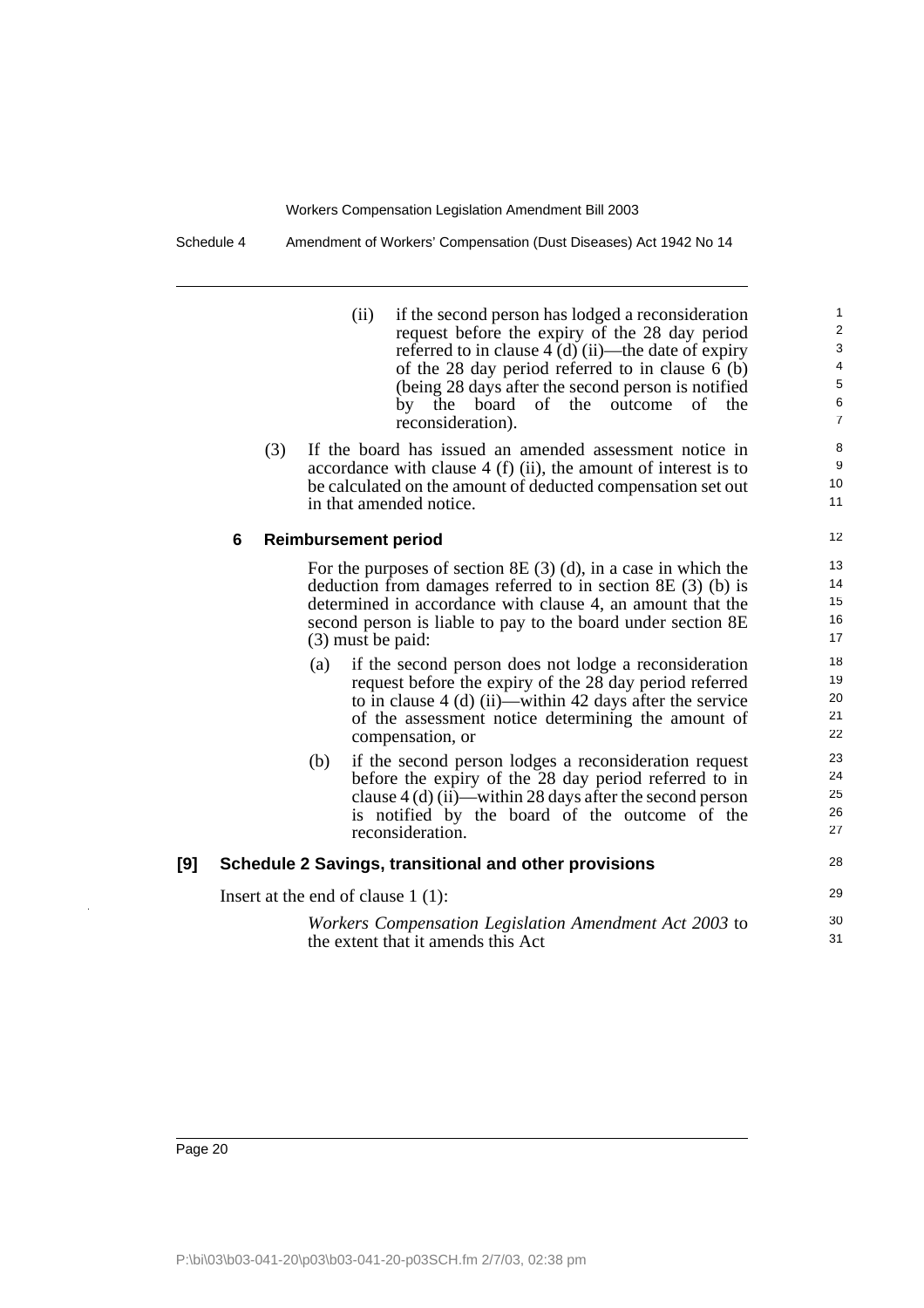Amendment of Workers' Compensation (Dust Diseases) Act 1942 No 14 Schedule 4

### **[10] Schedule 2**

Insert after Part 3:

## **Part 4 Provisions consequent on enactment of Workers Compensation Legislation Amendment Act 2003**

#### **11 Reimbursement of compensation from negligent third parties**

- (1) The amendments made to section 8E by the *Workers Compensation Legislation Amendment Act 2003*, and Schedule 1A as inserted by that Act, are taken to have had effect on and from 1 January 2002.
- (2) Any act, matter or thing done or purporting to have been done under or for the purposes of Part 3 of the *Workers' Compensation (Dust Diseases) Regulation 1998* is, to the extent that it would have been validly done had it been done under this Act as amended by the *Workers Compensation Legislation Amendment Act 2003*:
	- (a) is taken to be (and always to have been) validly done, and
	- (b) is taken to have been done under and for the purposes of section 8E as amended by, and Schedule 1A as inserted by, the *Workers Compensation Legislation Amendment Act 2003*.
- (3) This clause does not apply in respect of relevant proceedings referred to in section 8E (3) (a) that are the subject of any proceedings against the board pending in the Supreme Court on the date of introduction into Parliament of the Bill for the *Workers Compensation Legislation Amendment Act 2003*. This Act and Part 3 of the *Workers' Compensation (Dust Diseases) Regulation 1998* continue to apply in respect of those relevant proceedings as if the *Workers Compensation Legislation Amendment Act 2003* had not been enacted.

1  $\overline{2}$ 

3 4 5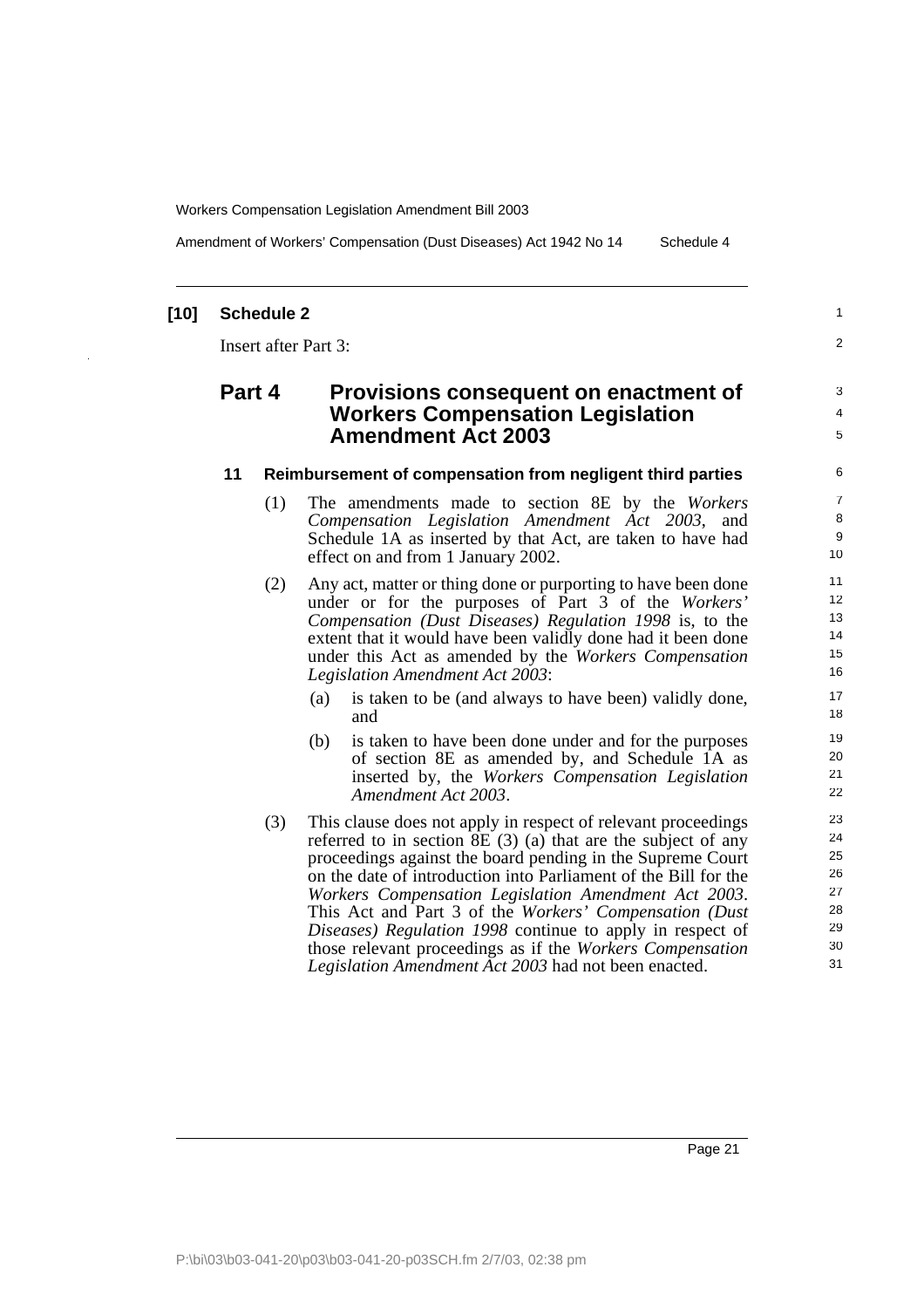| Schedule 5 | Amendment of Workers Compensation (Bush Fire, Emergency and Rescue |
|------------|--------------------------------------------------------------------|
|            | Services) Act 1987 No 83                                           |

<span id="page-23-0"></span>

|       |                             | <b>Schedule 5 Amendment of Workers Compensation</b>                                          |                |
|-------|-----------------------------|----------------------------------------------------------------------------------------------|----------------|
|       |                             | (Bush Fire, Emergency and Rescue                                                             | 2              |
|       |                             | Services) Act 1987 No 83                                                                     | 3              |
|       |                             | (Section 3)                                                                                  | 4              |
| [1]   |                             | Section 32 Application of Principal Act and 1998 Act                                         | 5              |
|       |                             | Insert after section $32(1)(g)$ :                                                            | 6              |
|       |                             | Division 9 of Part 3,<br>(h)                                                                 | $\overline{7}$ |
| [2]   |                             | <b>Schedule 1 Savings and transitional provisions</b>                                        | 8              |
|       |                             | Insert at the end of clause $1A(1)$ :                                                        | 9              |
|       |                             | Workers Compensation Legislation Amendment Act 2003 to<br>the extent that it amends this Act | 10<br>11       |
| $[3]$ | <b>Schedule 1</b>           |                                                                                              | 12             |
|       | <b>Insert after Part 3:</b> |                                                                                              | 13             |
|       | Part 4                      | <b>Workers Compensation Legislation</b>                                                      | 14             |
|       |                             | <b>Amendment Act 2003</b>                                                                    | 15             |
|       | 4                           | <b>Commutations</b>                                                                          | 16             |
|       |                             | Division 9 of Part 3 of the Principal Act is taken to have had                               | 17             |
|       |                             | effect as provided by section 32 (1) of this Act (and subject to                             | 18             |
|       |                             | Schedule 6 of the Principal Act in its application to that                                   | 19             |
|       |                             | Division) on and from the commencement of that Division,                                     | 20             |
|       |                             | but not so as to affect any claim determined before the<br>commencement of this clause.      | 21<br>22       |

 $\hat{\mathcal{A}}$ 

 $\hat{\mathcal{A}}$ 

 $\frac{1}{2}$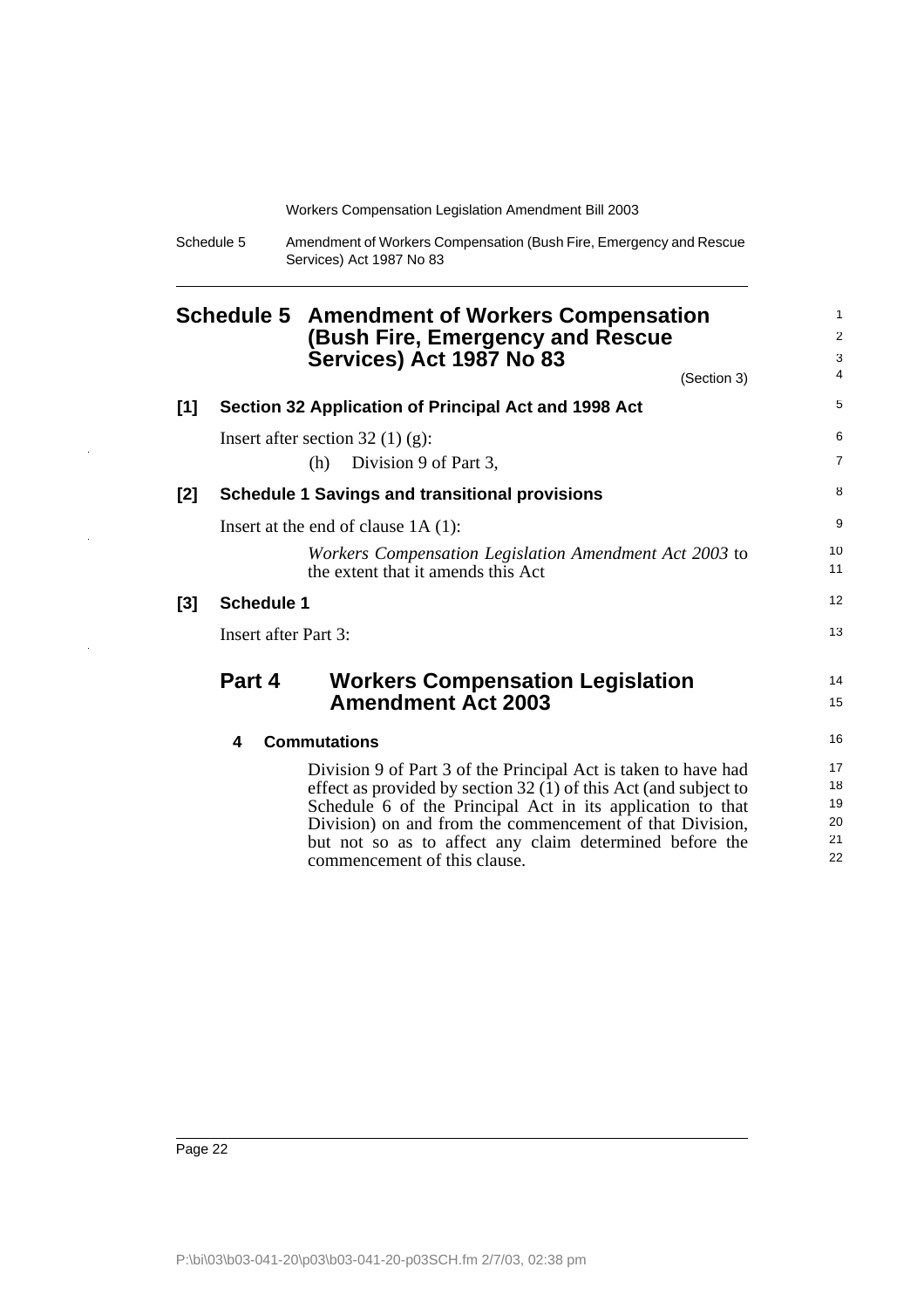Amendment of Workers' Compensation (Dust Diseases) Regulation 1998 Schedule 6

## <span id="page-24-0"></span>**Schedule 6 Amendment of Workers' Compensation (Dust Diseases) Regulation 1998**

(Section 3)

1 2 3

| Part 3 Reimbursement of compensation from negligent third<br>parties | 4<br>-5 |
|----------------------------------------------------------------------|---------|
| Omit the Part.                                                       | 6       |